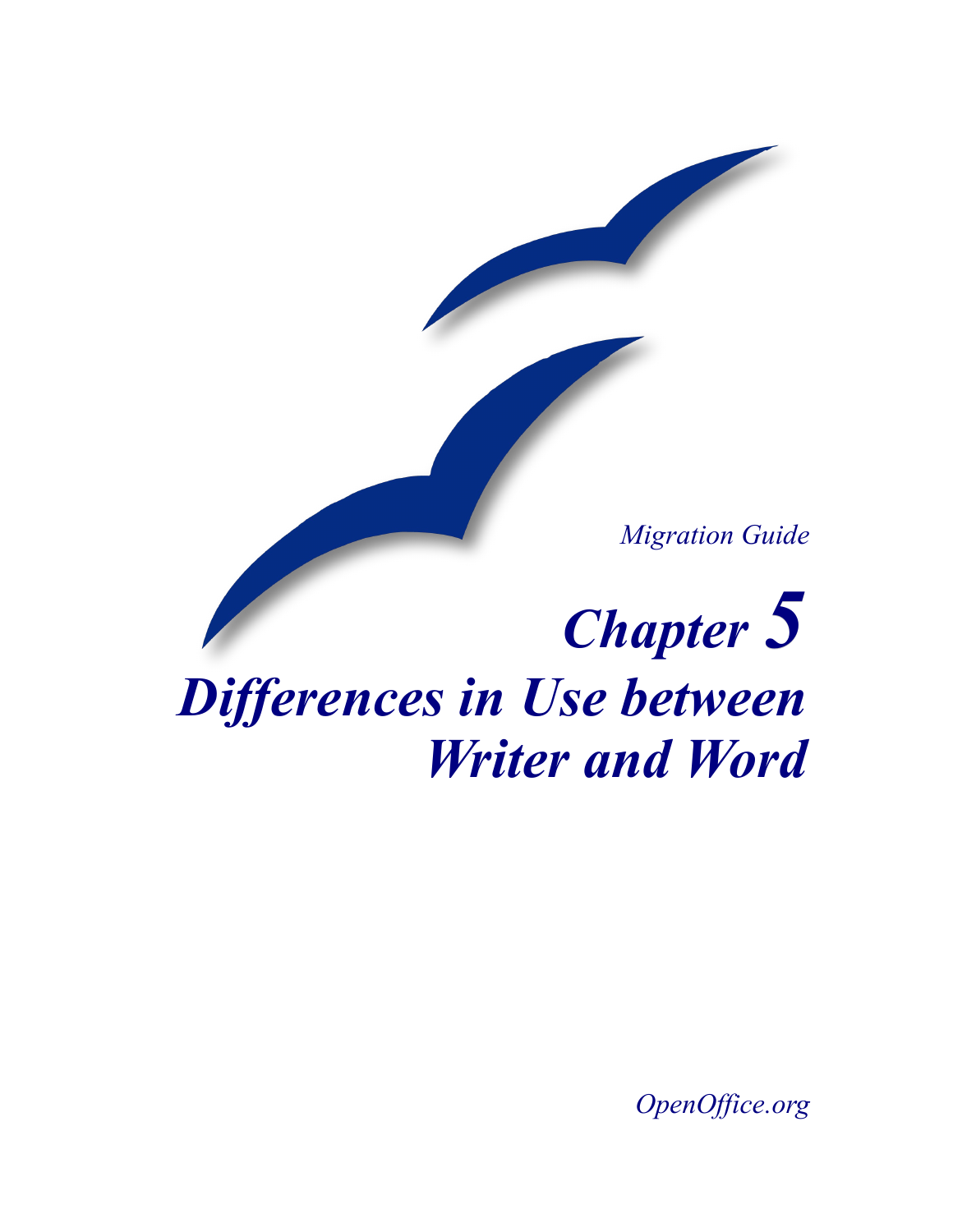### <span id="page-1-4"></span>**Copyright**

This document is Copyright © 2006 by its contributors as listed in the section titled **Authors**. You can distribute it and/or modify it under the terms of either the GNU General Public License, version 2 or later (<http://www.gnu.org/licenses/gpl.html>), or the Creative Commons Attribution License, version 2.5 or later ([http://creativecommons.org/licenses/by/2.5/\)](http://creativecommons.org/licenses/by/2.5/).

All trademarks within this guide belong to their legitimate owners.

#### <span id="page-1-3"></span>**Authors**

Ian Laurenson Jean Hollis Weber Peter Kupfer Agnes Belzunce

### <span id="page-1-2"></span>**Feedback**

Maintainer: Agnes Belzunce Please direct any comments or suggestions about this document to: [authors@user-faq.openoffice.org](mailto:authors@user-faq.openoffice.org)

### <span id="page-1-1"></span>**Acknowledgments**

This document was put together by Ian Laurenson.

Parts of this chapter were copied (with minor changes only) from a document by Jean Hollis Weber, titled "Comparison of ways to do things using Microsoft Word and OOoWriter," which is available at <http://www.taming-openoffice-org.com/writer/wcompare.htm>. That document is also a chapter titled "Moving from Microsoft Word" in Ms Weber's book, *OpenOffice.org Writer: The Free Alternative to Microsoft Word*, published by O'Reilly Community Press, July 2004, ISBN 0596008260.

Thanks to Ian Laurenson for his work as the first maintainer.

#### <span id="page-1-0"></span>**Publication date and software version**

Published 7 May 2006. Based on OpenOffice.org 2.0.2.



You can download an editable version of this document from <http://oooauthors.org/en/authors/userguide2/published/>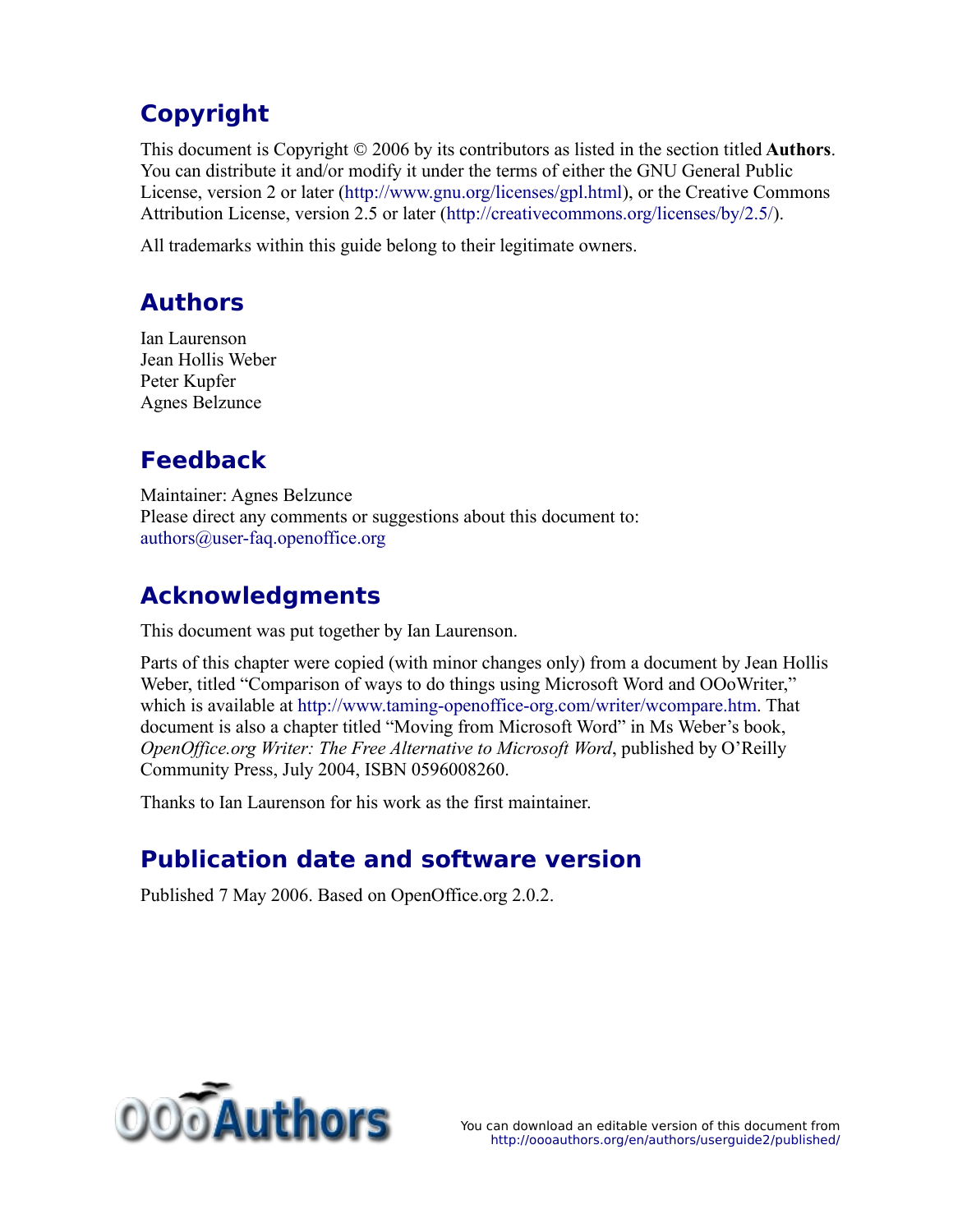# **Contents**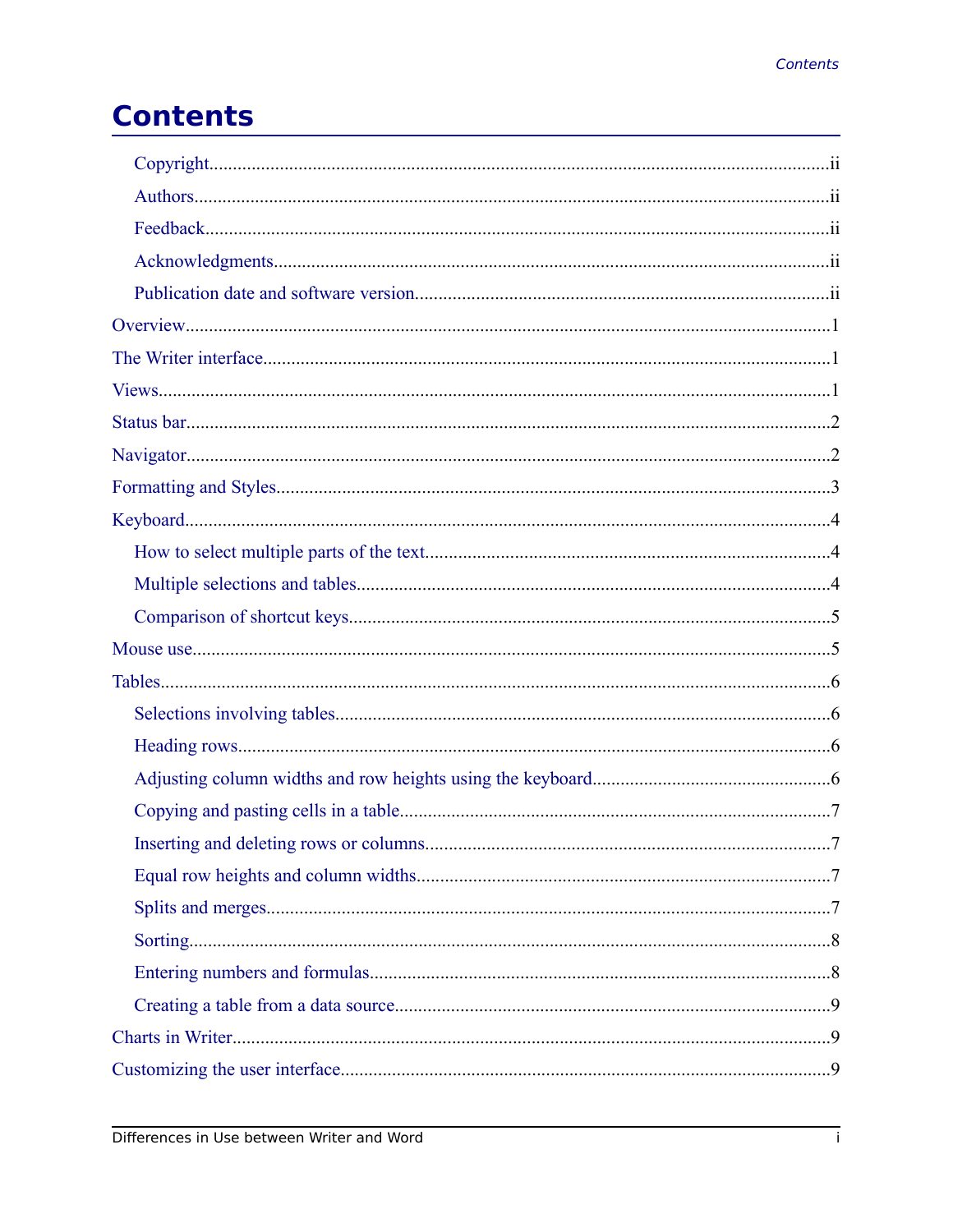| Page numbers on portrait and landscape pages in the same place and orientation21 |  |
|----------------------------------------------------------------------------------|--|
|                                                                                  |  |
|                                                                                  |  |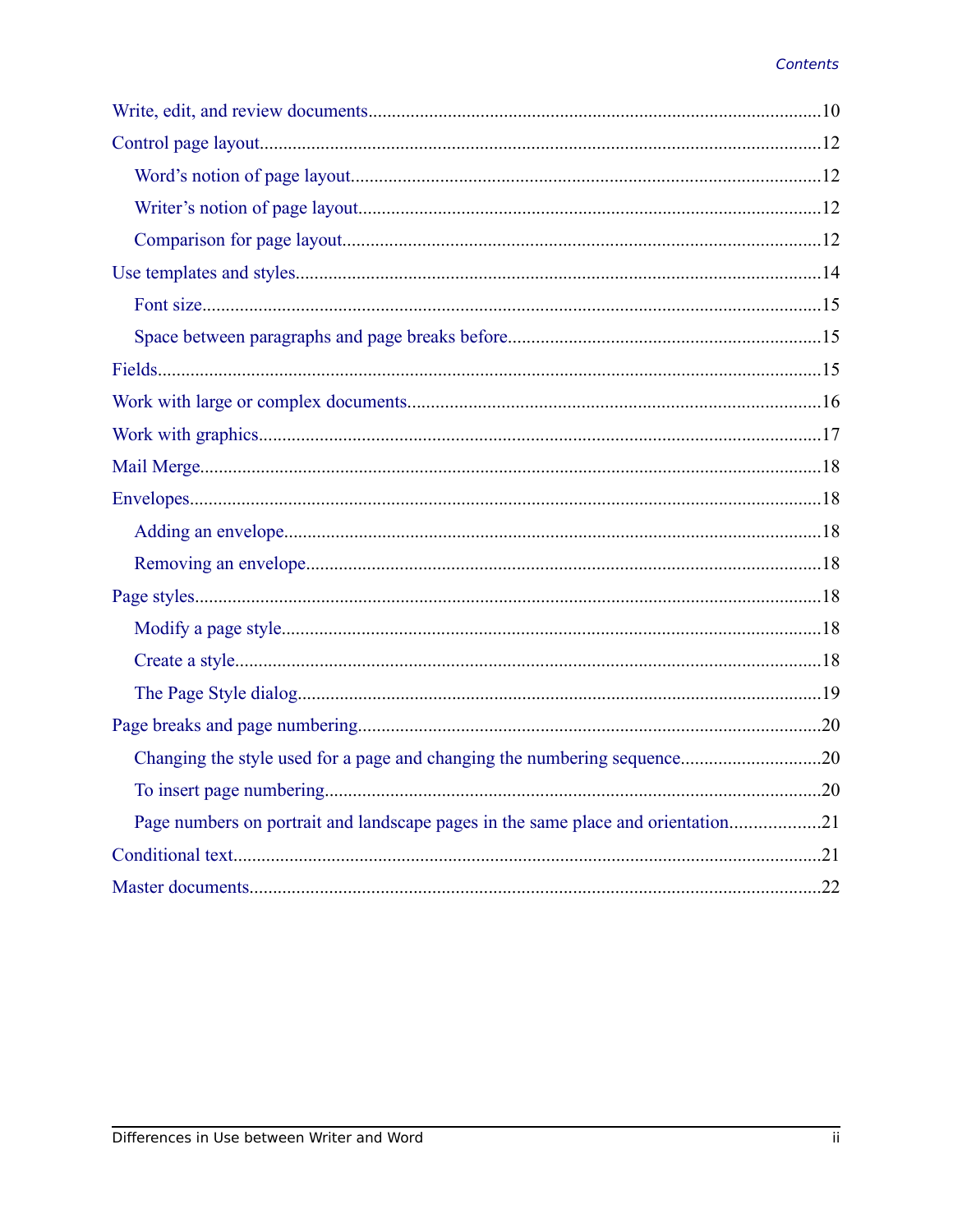### <span id="page-4-2"></span>**Overview**

This chapter summarizes the differences in use between OpenOffice.org Writer 2.0 and Microsoft Word (various versions). The information in this chapter builds upon the information given in Chapter 4, "General Differences in Use between OpenOffice.org and Microsoft Office".

### <span id="page-4-1"></span>**The Writer interface**

The main Writer workspace is shown in [Figure 1](#page-4-3). The menus and toolbars are similar to those in Word, with the exceptions described in this chapter.

| Untitled2 - OpenOffice.org Writer<br>$\blacksquare$                                                                                                          |
|--------------------------------------------------------------------------------------------------------------------------------------------------------------|
| File Edit View Insert Format Table Tools Window<br>Help                                                                                                      |
| »<br>RBC<br>x<br>$E \cdot B = 1$<br>B &<br>$\mathbb{B}$<br>$rac{ABC}{2}$<br>昀<br>$\delta$ $\delta$ $\sigma$ $\sim$<br>ৣ<br>$\vdots$<br>$\blacksquare$ .<br>R |
| $\rightarrow$<br>브<br>医目<br>Default<br>트<br>$d_{\rm{bb}}$<br><b>Times New Roman</b><br>$\checkmark$<br>12<br>$\checkmark$<br>$\mathbf{B}$<br>$\checkmark$    |
| ۸<br>L<br>. 6<br>.<br>.5.                                                                                                                                    |
| ≣<br>Menu bar<br>Standard toolbar<br>Formatting toolbar<br>$\overline{\phantom{a}}$<br>l,<br>$\overline{a}$                                                  |
| Status bar<br>800<br>$\sim$                                                                                                                                  |
| ∢<br>$\rightarrow$<br><b>INSRT</b><br>Default<br>72%<br>Page $1/1$<br>×<br><b>HYP</b><br><b>STD</b>                                                          |

<span id="page-4-3"></span>*Figure 1: The main Writer workspace in Print Layout view*

### <span id="page-4-0"></span>**Views**

Word has 4 or 5 views, depending on the version (here with the 5 views of Word 2003) called:

*Normal*: Recommended view (by Microsoft) for doing most of your typing and editing. Writer has no real equivalent view.

*Print Layout*: This shows the document (more or less) as it will print. This is the closest equivalent to the Print Layout view in Writer.

*Web Layout*: In theory, this shows the document as if viewed on-line. Writer's equivalent is a view option called Web Layout. To access this view, select **View > Web Layout.**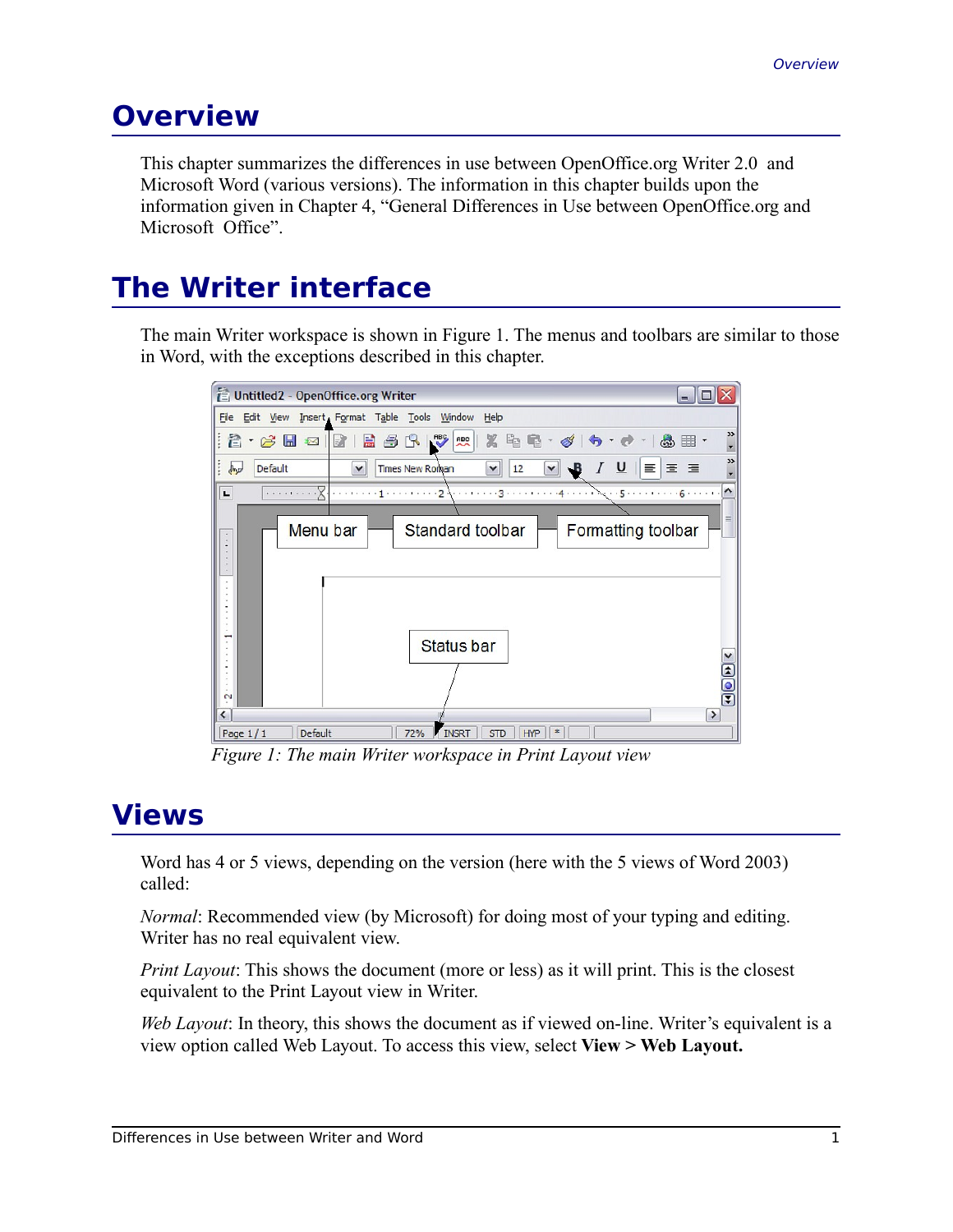*Reading Layout***:** Reading Layout view formats your screen to make reading your document more comfortable. Writer has no real equivalent view, but you can go to **View > Zoom** to choose the view that will fit the best for you on your screen.

*Outline*: For working with heading hierarchies. Outline view displays the document in outline form. Headings can be displayed without the text. If you move a heading, the accompanying text moves with it. Writer has the **Navigator,** which is detailed later in this chapter.

Writer also has an HTML source view that only shows when editing an HTML document. To access this view, select **View > HTML Source**.

When field codes are turned on, Writer displays less information about the field than does Word. To get detailed information, right-click the field > **Fields** (or select the field **> Edit > Fields**).

### <span id="page-5-1"></span>**Status bar**

The status bar is similar to Word's except it does not show the current location of the cursor on the page (row number and number of characters across). It does however show the position within a table in spreadsheet style format; for example, Top left cell =A1.

### <span id="page-5-0"></span>**Navigator**

Word does not have a similar concept to the Navigator and, in the author's opinion, it is such a useful tool it is worth taking the time to learn more about it.

To launch the Navigator ([Figure 2](#page-5-2)), press *F5* or click the Navigator icon on the Standard toolbar*.*

<span id="page-5-2"></span>

*Figure 2: The Navigator*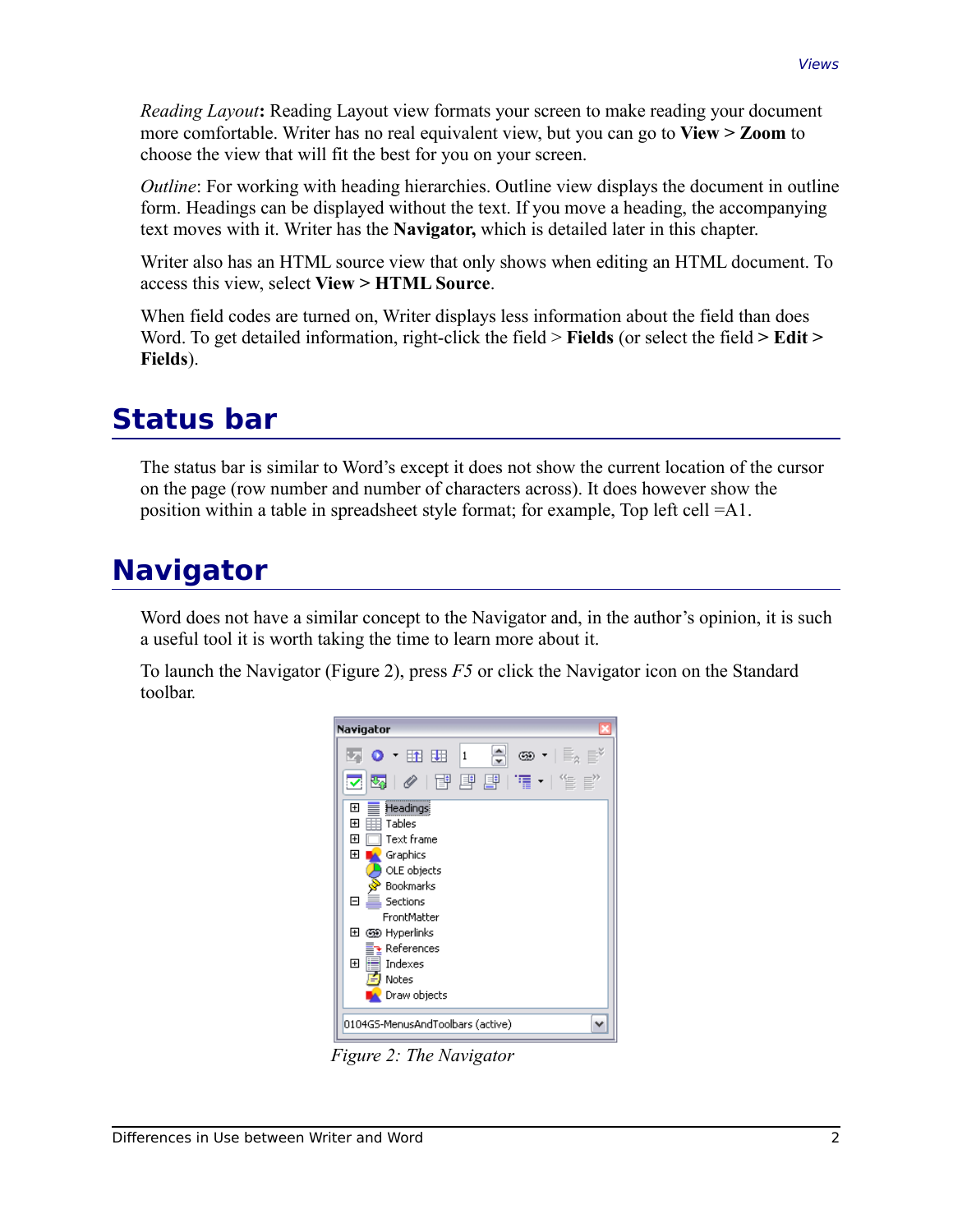To get a detailed description of what each of the buttons does, press *Shift+F1* and hover the cursor over the buttons.

The Headings at the top of the list box in the Navigator are the closest equivalent to Word's Outline View.

With the **List Box on** there is a drop-down list box at the bottom of the Navigator. With this list box it is possible to select any of the open Writer documents so that their contents are available for dragging and dropping. What happens when the selection is dropped is determined by the drag mode specified by the **Drag Mode** button. Click the arrow next to the **Drag Mode** button to see the available options (Insert as: Hyperlink, Link, or Copy).

When viewing a master document, the Navigator is quite different. For more details, see the Chapter 13, "Working with Master Documents" in the *Writer Guide*.

**Note** Graphics, indexes, OLE objects, and references cannot be dragged and dropped when in the *Insert as link* or *Insert as Copy* modes.

### <span id="page-6-0"></span>**Formatting and Styles**

For a more detailed guide on using styles, see ["Use templates and styles](#page-17-0)" on page [14](#page-17-0) and the Chapter 13, "Working with Styles" in the *Getting Started* guide, or Chapter 6, "Introduction to Styles" and Chapter 7, "Working with Styles" in the *Writer Guide*.

Use *Shift+F1* to check out the different buttons on the **Styles and Formatting** window [\(Figure 3](#page-6-1)). Use the bottom list box to change the style group that is displayed. For example, Applied Styles only shows those styles that have been used in the document.

| <b>Styles and Formatting</b>                                   |  |
|----------------------------------------------------------------|--|
| $\Pi$ $\blacksquare$ $\Pi$ $\blacksquare$ $\Pi$ $\blacksquare$ |  |
| Complimentary close                                            |  |
| Default                                                        |  |
| First line indent                                              |  |
| Hanging indent                                                 |  |
| Heading                                                        |  |
| Heading 1                                                      |  |
| Heading 10                                                     |  |
| Heading 2                                                      |  |
| Heading 3                                                      |  |
| Heading 4                                                      |  |
| Heading 5                                                      |  |
| Heading 6                                                      |  |
| Automatic                                                      |  |

<span id="page-6-1"></span>*Figure 3: Styles and Formatting window*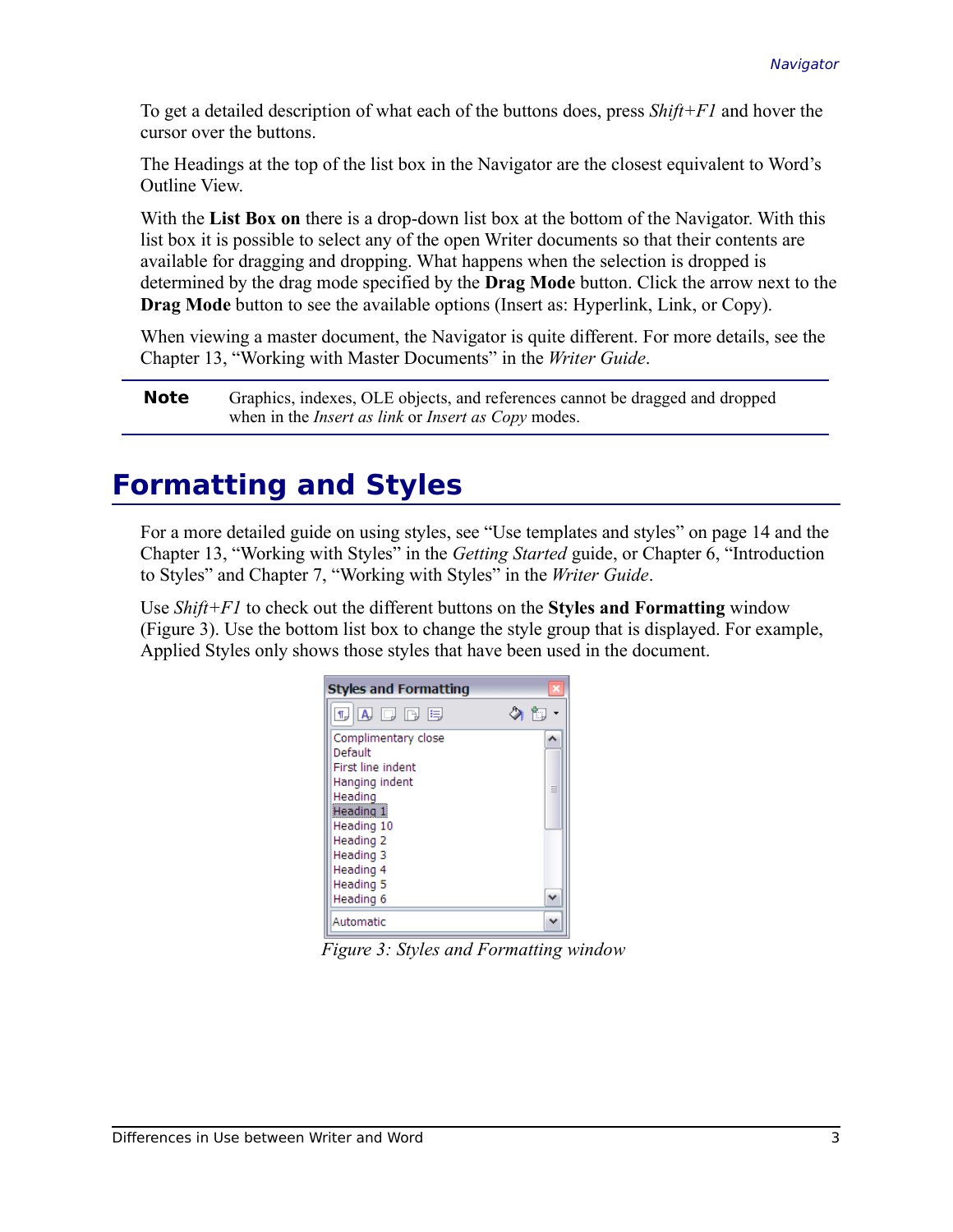### <span id="page-7-2"></span>**Keyboard**

When some text has a character attribute at the end of a paragraph (say bold or a hyperlink) but the new text does not require that attribute, press the right arrow key before typing.

*Deleting paragraph marks*: pressing *Delete* at the end of a paragraph effectively moves the text of the following paragraph into the current paragraph, and the paragraph formatting of the top paragraph remains. Press *Backspace* at the start of a paragraph and the format of the lower paragraph remains.

**TIP** An aid to remember this is: the format of the paragraph that has the cursor will be the format of the combined paragraph, unless the current paragraph is empty; in that case, backspacing will leave the previous paragraph's formatting.

*Control+Home* when in tables: In Word, *Control+Home* always positions the cursor to the top of the document; in Writer *Control+Home* first positions the cursor at the start of the cell, then at the start of the table and then the start of the document. *Control+End* has similar behavior.

#### <span id="page-7-1"></span>**How to select multiple parts of the text**

To copy, cut, format, or delete parts of the text in different areas of the document, use:

• *Control+selection* with one click, double-click or sliding.

or

- 1) Click once on the field "STD" (STanDard) in the *status bar*. The field now shows "EXT" (EXTended selection).
- 2) Another click and it changes to "ADD" (ADD to selection).

**Note** The **ADD** mode is the equivalent to *Control + click* and **EXT** is equivalent to *Shift+click*.

### <span id="page-7-0"></span>**Multiple selections and tables**

The following limitations apply when selections involve tables:

- It is possible to have multiple selections within a cell, or even parts of other cells, but only one selection is possible that involves at least one entire cell.
- A selection that starts in a table cannot extend beyond the table.
- A selection that starts outside a table will include the entire table (that is, a selection cannot start outside a table and also contain a portion of a table).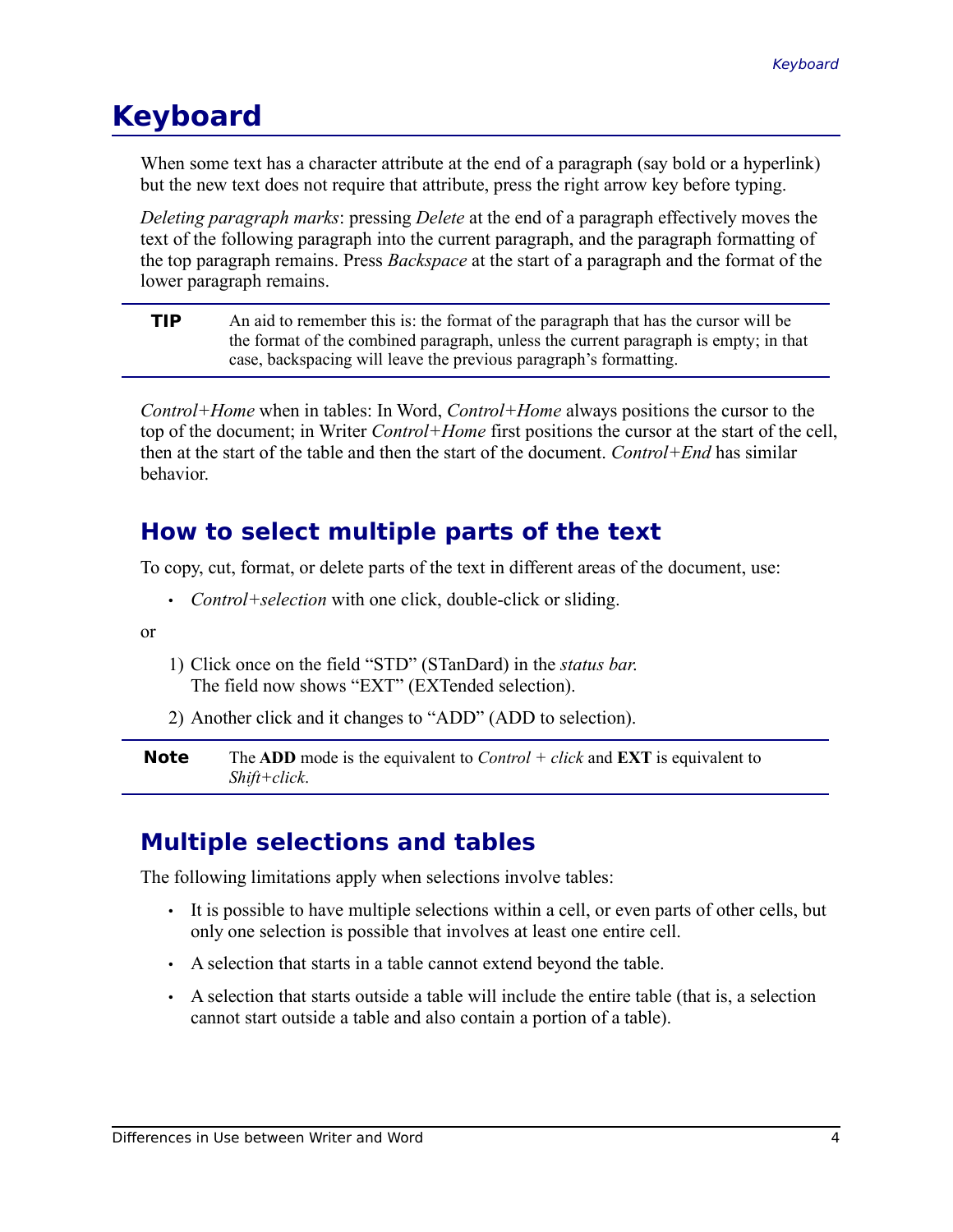### <span id="page-8-1"></span>**Comparison of shortcut keys**

*Table 1: Word vs Writer different default shortcut keys (incomplete)*

| <b>Function</b>                      | <b>Word standard</b><br><b>shortcut</b> | <b>Writer standard</b><br><b>shortcut</b>     |
|--------------------------------------|-----------------------------------------|-----------------------------------------------|
| Underline words not spaces           | $Control + Shift + W$                   | No equivalent                                 |
| Thesaurus                            | $Shift + F7$                            | $Control + F7$                                |
| Show/hide non-printing<br>characters | Control + Shift + $*$                   | $Control + F10$                               |
| Hanging indent                       | $Control + T$                           | No standard equivalent                        |
| "Unhang" indent                      | $Control + Shift + T$                   | No standard equivalent                        |
| Indent                               | $Control + M$                           | No standard equivalent                        |
| UnIndent                             | $Control + Shift + M$                   | No standard equivalent                        |
| Superscript                          | $Control + Shift =$                     | $Control + Shift + P$                         |
| Subscript                            | $Control +=$                            | $Control + Shift + B$                         |
| Remove character formatting          | Control + Space bar                     | <b>Right-click &gt; Default</b>               |
| Remove paragraph<br>formatting       | $Control + Q$                           | <b>Right-click &gt; Default</b>               |
| Jump to previous edit point          | $Shift + F5$                            | Need to use the reminders on<br>the Navigator |
| Shift paragraph up                   | No equivalent                           | $Control + Up$                                |
| Shift paragraph down                 | No equivalent                           | <b>Control + Down</b>                         |
| Find                                 | $Control + F$                           | $Control + F$                                 |
| Replace                              | $Control + H$                           | $Control + F$                                 |

See AltKeyHandler.sxw (available from [http://homepages.paradise.net.nz/hillview/OOo/\)](http://homepages.paradise.net.nz/hillview/OOo/) for macros that extend Writer's key shortcut ability – including the indent functionality similar to that provided in Word.

### <span id="page-8-0"></span>**Mouse use**

Some differences are:

- No quick selection of paragraphs or lines by clicking to the left of the paragraph.
- *Control+click* does not select a sentence, but a triple-click does (a quadruple-click selects the paragraph).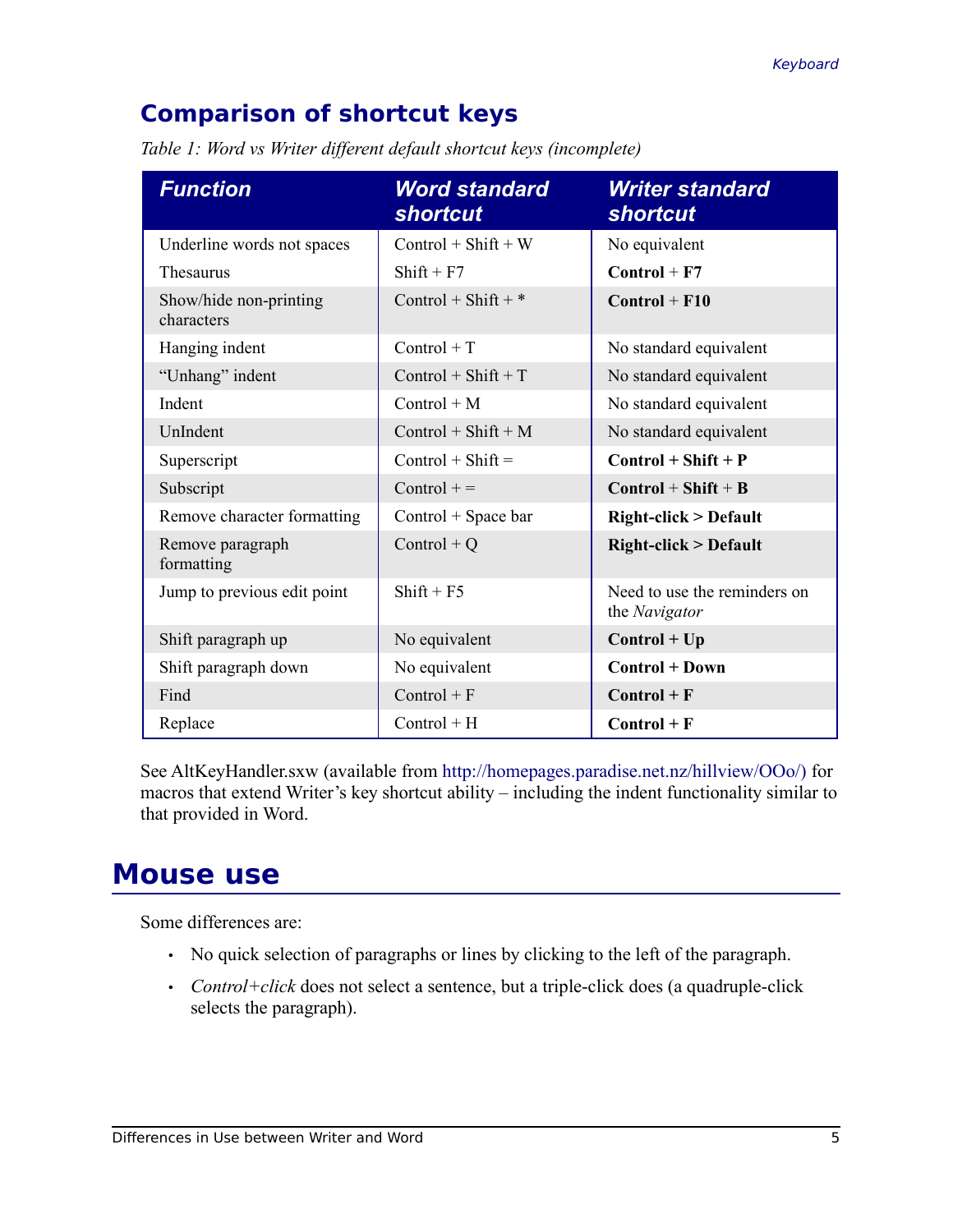### <span id="page-9-3"></span>**Tables**

#### <span id="page-9-2"></span>**Selections involving tables**

Tables are like one special paragraph so when selecting text using the keyboard (*Shift+arrow*) from, say, above the paragraph, the whole table is selected followed by the line below it.

The location for displaying the table grid when a table has no borders is not particularly intuitive: use **Tools > Options > OpenOffice.org > Appearance** and select the **Table boundaries** checkbox.

#### <span id="page-9-1"></span>**Heading rows**

By default new tables have a heading row. This default behavior can be changed by **Tools > Options > OpenOffice.org Writer > Table**.

When creating a new table using **Table > Insert Table**, you can choose to turn on or off the heading row, by checking **Heading** in **Options > OpenOffice.org Writer > Table**

Whether the top row(s) repeat at the start of each new page can be altered by selecting the relevant top row(s) > **Table > Repeat on each page**. This does not change the format of the rows, only whether they repeat at each page break.

#### <span id="page-9-0"></span>**Adjusting column widths and row heights using the keyboard**

The different methods of adjusting the column width available via **Tools > Options > OpenOffice.org Writer > Table** are:

- **Fixed**: Overall width of the table stays the same, but the adjoining column shrinks or grows correspondingly.
- **Fixed Proportional**: The current column and the end column change by corresponding amounts, keeping the overall width the same.
- **Variable**: Only the current column changes so the overall width of the table changes.

Use Alt and the arrow keys as follows to adjust the width of columns (or height of rows):

- *Alt* and arrow keys adjusts the right side (bottom for rows).
- *Alt*+*Shift* and arrow keys adjusts the left side (top for rows).
- *Alt+Control*+left or right arrow keys adjusts the current cell only.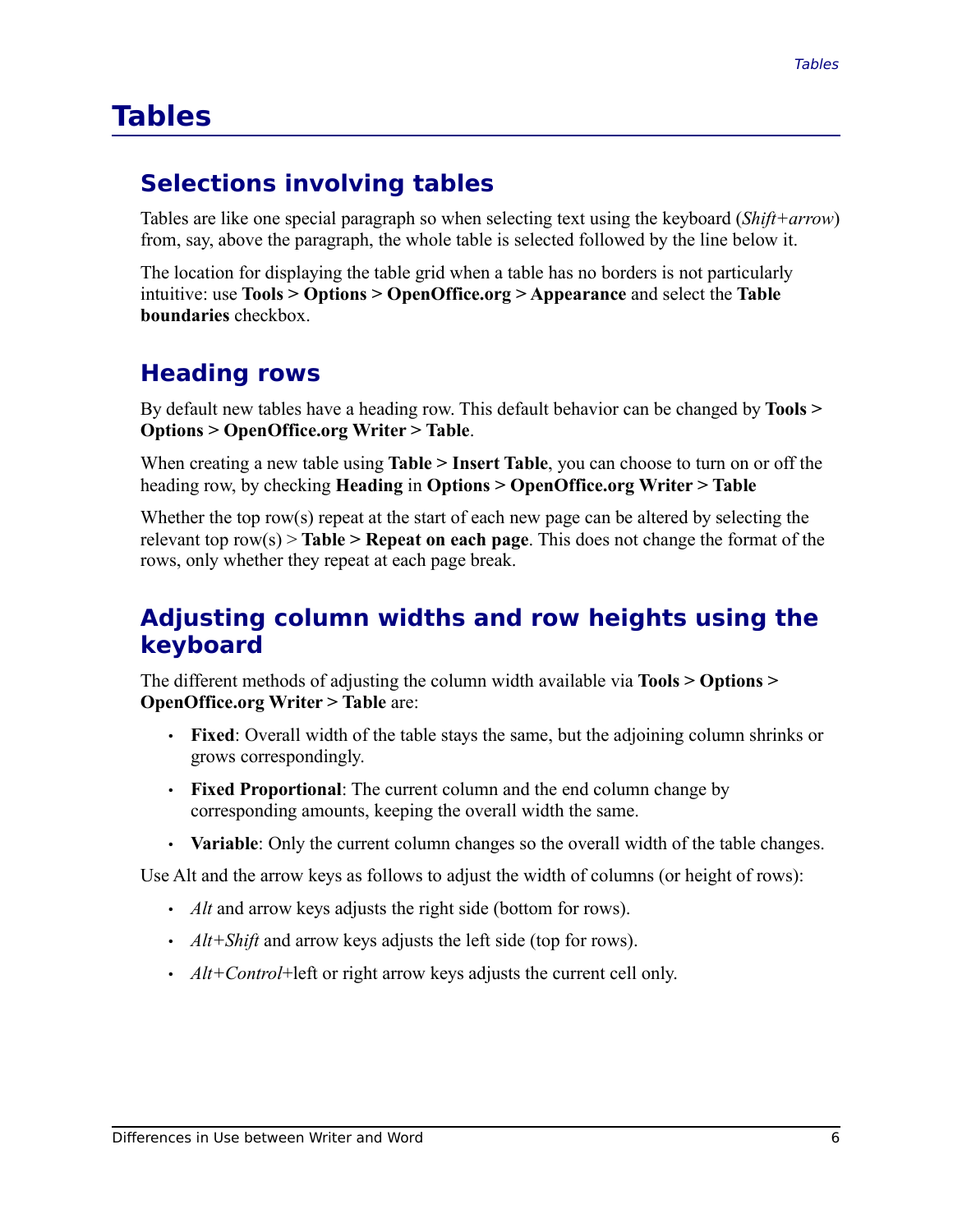#### <span id="page-10-3"></span>**Copying and pasting cells in a table**

Writer never inserts new rows or columns when pasting data, it always overwrites the contents of the cells. This makes it clear as to what will happen. To avoid overwriting cells, first insert the required number of rows or columns.

#### <span id="page-10-2"></span>**Inserting and deleting rows or columns**

If you use **Table > Insert > Row** or **Table > Insert > Column** or right-click **> Insert Row** or **Insert Column**, you can choose whether to insert before or after the current row or column.

The icons on the Table toolbar insert below for rows and to the right for columns (opposite of Word).

**Note** This is a surprising inconsistency as Calc inserts above and to the left.

In Linux, to insert rows or columns using the keyboard: *Alt+Insert >* arrow key (this is hold down *Alt* and *Insert* keys together, release the keys, then press the arrow key). To delete rows or columns using the keyboard: *Alt+Delete >* arrow key. The insertion or deletion is in the direction of the arrow key. For example, *Alt+Insert > Up* inserts a row above the current row.

#### <span id="page-10-1"></span>**Equal row heights and column widths**

On the Table toolbar there is a long click button called **Optimize.** The Optimize button becomes active when more than one cell is selected. This presents a tear-off menu for easily adjusting row heights and column widths to being the same.

#### <span id="page-10-0"></span>**Splits and merges**

Merge cells last, as you would in Word.

To merge cells: Select cells to be merged **> Table > Merge cells** (or use the **Merge cells** button on the **Table** toolbar).

To split cells: Select merged cells **> Table > Split cells** (or use the **Split cells** button on the **Table** toolbar).

To split a table (horizontally): **Table > Split Table**.

To join two tables, they need to be one below the other, then Table **> Merge Table**. If there is a table above and below the current table you will be prompted for which one you wish to join.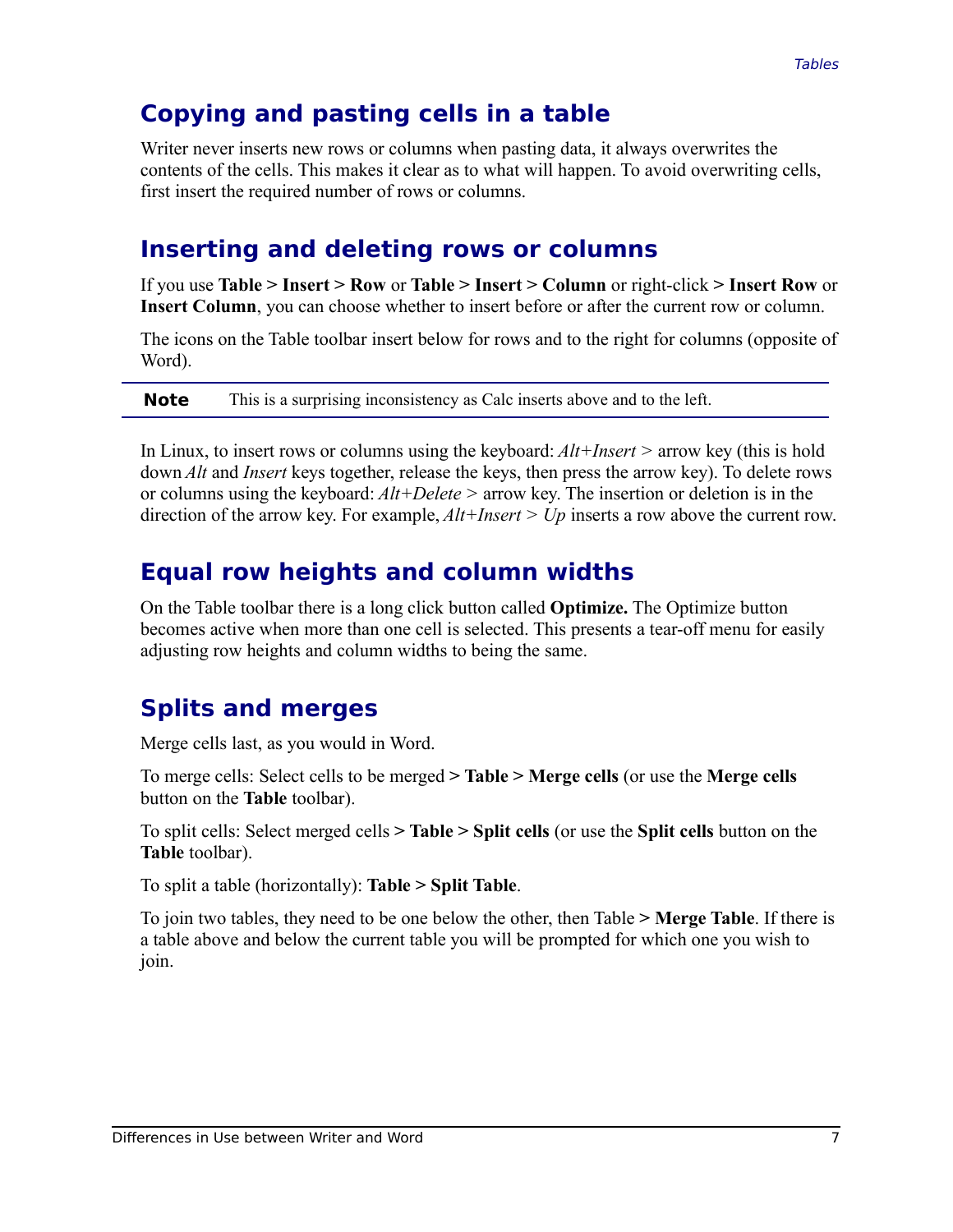### <span id="page-11-1"></span>**Sorting**

To sort a table:

- 1) Select the cells to be sorted; do not include the headings. The option to sort only becomes available when something is selected.
- 2) **Tools > Sort**.

Unlike Word, the sort dialog uses column number rather than the names of the column.

#### <span id="page-11-0"></span>**Entering numbers and formulas**

Unlike Word, tables in Writer can work much more like spreadsheets. For example, calculated values change as the data is input (no more selecting and pressing *F9* to update calculated results).

With number recognition turned on, when entering a number Writer will automatically format the number according to a specified number format. To change this behavior, right-click when the cursor is in a table and click on **Number Recognition** to deselect it.

To change the number format, select the cells, **Table > Number Format**.

To enter a formula like SUM():

- 1) Select the cell where the result is to go.
- 2) Press *F2* to display the Formula bar*.*
- 3) Click and hold the **Formula** button to display the formula menu.
- 4) Select the desired function (list separator is for separating constants, for example  $=$ mean 5 | 12 | 20).
- 5) Click and drag on cells to input ranges.
- 6) Press *Enter* to finish.

To enter a formula like "this cell plus that cell minus that cell":

- 1) Select the cell where the result is to go.
- 2) Press *F2* to display the Formula bar*.*
- 3) Click on a cell.
- 4) Type or select the desired operator.
- 5) Click on the next cell.
- 6) Repeat steps 4 and 5 until done.
- 7) Press *Ente*r to finish.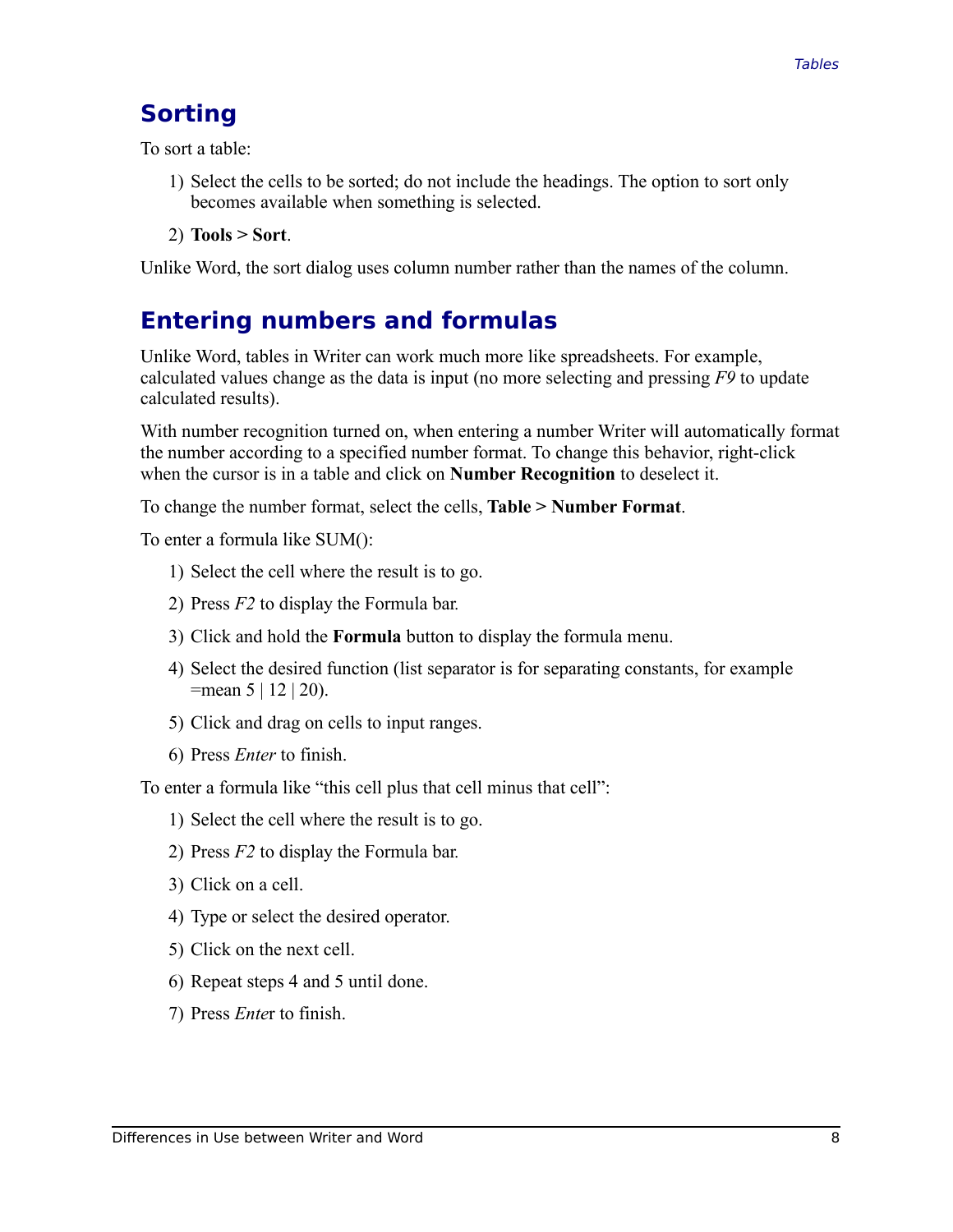#### <span id="page-12-2"></span>**Creating a table from a data source**

To create a table from a data source:

- 1) Display the Data source viewer (*F4*).
- 2) In the Data explorer window, navigate to the desired table or query.
- 3) Drag the name of the table or query into the document.
- 4) Select the desired fields and set other properties as required in the dialog.

# <span id="page-12-1"></span>**Charts in Writer**

Charts copied from a Calc spreadsheet and pasted into a Writer document are, by default, embedded objects. Unlike doing this in Microsoft Office, only the relevant data for the chart is embedded. In Microsoft Office copying and pasting a chart also embeds it, but if the Excel workbook was 8 MB in size (not unrealistic for a spreadsheet) then each chart pasted into a Word document would increase the Word document by 8 MB.

Linking of charts does not exist.

# <span id="page-12-0"></span>**Customizing the user interface**

Most functions are found in similar places in both programs, but a few are slightly different, and the degree of control varies. [Table 2](#page-12-3) summarizes where to find the setup choices.

<span id="page-12-3"></span>

|  |  | Table 2: Customizing the user interface |  |  |  |
|--|--|-----------------------------------------|--|--|--|
|--|--|-----------------------------------------|--|--|--|

| <b>To do this</b>                                                        | <b>In Word</b>                                            | <b>In Writer</b>                                                                          |
|--------------------------------------------------------------------------|-----------------------------------------------------------|-------------------------------------------------------------------------------------------|
| Change measurement system                                                | Tools > Options ><br>General                              | Tools > Options > OpenOffice.org<br>Writer > General                                      |
| Turn off Auto completion                                                 | Not applicable                                            | $Tools > AutoCorrect.$ In the Word<br>completion tab, deselect Enable<br>word completion. |
| Turn on/off Help Agent                                                   | $\text{Help} > \text{Microsoft}$<br>Word $Help > Options$ | Tools > Options > OpenOffice.org<br>$\mathbf{>}$ General                                  |
| Set up document window<br>(rulers, status bar, default<br>toolbars, etc) | $View$ > select required<br>items                         | <b>View</b> $>$ select required items                                                     |
| Customize toolbars                                                       | Tools > Customer                                          | <b>Tools &gt; Customize</b>                                                               |
| Customize menus                                                          | Tools > Customer                                          | <b>Tools &gt; Customize</b>                                                               |
| Display font names in their font<br>(in toolbar drop-down font list)     | Tools > Customer<br>Options                               | Tools > Options > OpenOffice.org<br>$>$ View, select Show preview of<br>fonts             |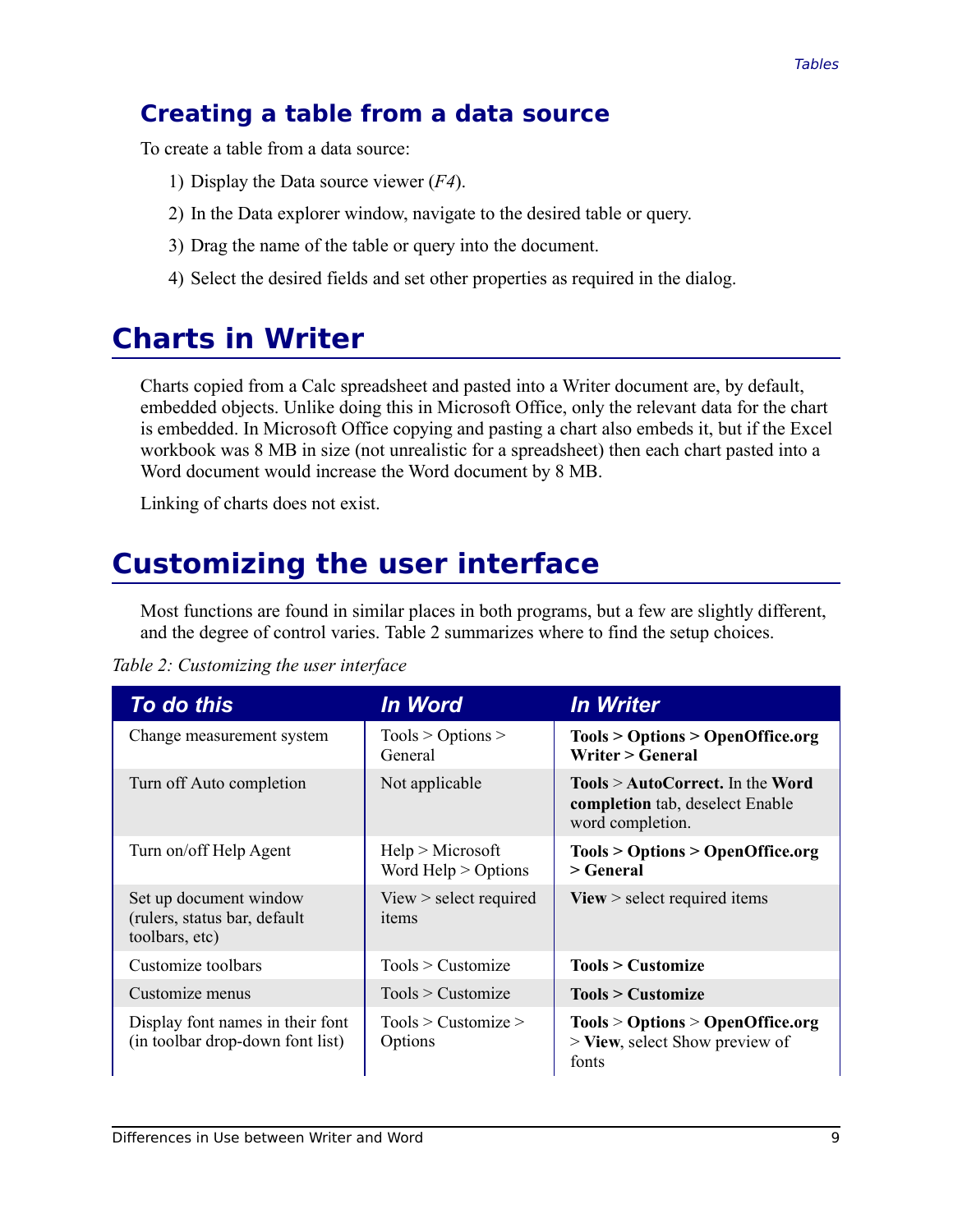| To do this                                                                | <b>In Word</b>                               | <b>In Writer</b>                                                                                                                  |
|---------------------------------------------------------------------------|----------------------------------------------|-----------------------------------------------------------------------------------------------------------------------------------|
| Always show full menus<br>(include unavailable and little-<br>used items) | $Tools > Customer \ge$<br>Options            | Tools > Options > OpenOffice.org<br>> View, select Show inactive menu<br>items                                                    |
| Show/hide ScreenTips<br>(ToolTips) on toolbars                            | $Tools > Customer \ge$<br>Options            | Tools > Options > OpenOffice.org                                                                                                  |
| Always create backup copy                                                 | Tools > Options ><br>Save                    | Tools > Options > Load/Save ><br>General, select Always create<br>backup copy                                                     |
| Autosave every x minutes                                                  | Tools > Options ><br>Save                    | Tools > Options > Load/Save ><br>General, select Save AutoRecovery<br>information every, and choose a<br>time in the Minutes list |
| Show paragraph marks, tabs,<br>etc.                                       | Tools > Options ><br>View                    | <b>Tools &gt; Options &gt; OpenOffice.org</b><br>Writer > Formatting Aids, select<br>required items                               |
| Change file locations                                                     | Tools > Options > File<br>Locations          | Tools > Options > OpenOffice.org<br>$>$ Paths                                                                                     |
| Change user information                                                   | Tools > Options ><br><b>User Information</b> | Tools > Options > OpenOffice.org<br>$>$ User Data                                                                                 |
| Set up AutoCorrect and<br>AutoFormat options                              | Tools > AutoCorrect<br>Options               | Tools > AutoCorrect > Options,<br>select required items                                                                           |

# <span id="page-13-0"></span>**Write, edit, and review documents**

Most writing, editing, and reviewing techniques in OOoWriter are similar to those in Microsoft Word, but the details often vary.

| Table 3: Write, edit and review documents |  |  |  |
|-------------------------------------------|--|--|--|
|-------------------------------------------|--|--|--|

| To do this                                   | In Word                                                                                                                     | <b>In Writer</b>                                                                                                                         |
|----------------------------------------------|-----------------------------------------------------------------------------------------------------------------------------|------------------------------------------------------------------------------------------------------------------------------------------|
| Jump quickly to other parts of<br>a document | $Fdit > G0$ to                                                                                                              | Edit > Navigator (or $F5$ ),<br>double-click on required heading,<br>figure, table, etc.                                                 |
| Choose language for spelling<br>checker      | Tools > Language > Set<br>Language                                                                                          | Tools > Options > Language<br><b>Settings &gt; Language.</b> (Note:<br>OpenOffice.org has no grammar<br>checker.)                        |
| Ignore some text when<br>checking spelling   | Select text; $Tools >$<br>Language > Set Language<br>$>$ Do not check (or)<br>Format > Style > Modify><br>Format > Language | Select text; right-click,<br>$Character > Font > Language =$<br>[None] or the real language of the<br>selected text, if that is foreign. |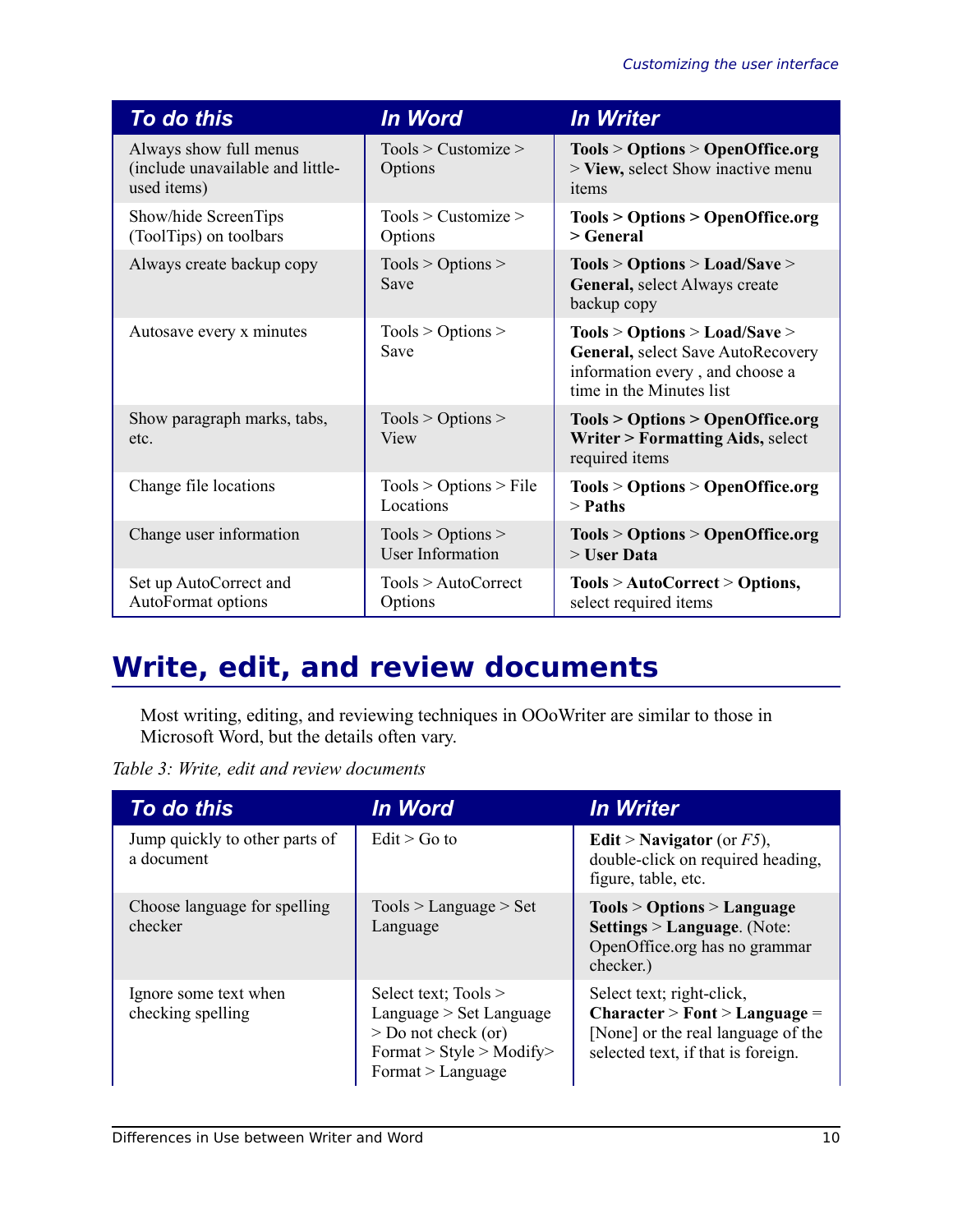| To do this                                              | <b>In Word</b>                                                             | <b>In Writer</b>                                                                                                                                                                                                                                                                   |
|---------------------------------------------------------|----------------------------------------------------------------------------|------------------------------------------------------------------------------------------------------------------------------------------------------------------------------------------------------------------------------------------------------------------------------------|
| Recheck spelling                                        | Tools > Spelling $&$<br>Grammar > Recheck<br>Document                      | Always rechecks                                                                                                                                                                                                                                                                    |
| Find and replace text,<br>formatting, and styles        | Edit > Replace > More;<br>choices as needed                                | <b>Edit</b> > Find & Replace; details<br>are a bit different                                                                                                                                                                                                                       |
| Use wildcards in find and<br>replace                    | Edit > Replace > More ><br>select Use Wildcards<br>checkbox                | <b>Edit</b> > Find $\&$ Replace, click on<br>the More Options and select<br>Regular expressions; wildcards<br>themselves are different. See the<br>section on Regular expressions in<br>Chapter 4, "General Differences<br>in use between Microsoft Office<br>and OpenOffice.org". |
| Choose, create, or edit a<br>custom dictionary          | Tools > Options ><br>Spelling & Grammar $>$<br><b>Custom Dictionaries</b>  | Tools > Options > Language<br><b>Settings &gt; Writing Aids</b>                                                                                                                                                                                                                    |
| Create exception (exclude)<br>dictionary                | File $>$ New, type words,<br>Save $As > text$ only, file<br>extension .EXC | As for custom dictionary, but<br>after clicking on the New button,<br>select Exception (-) in the New<br>Dictionary dialog                                                                                                                                                         |
| Track changes (choose<br>options)                       | Tools > Options > Track<br>Changes                                         | Tools > Options ><br><b>OpenOffice.org Writer &gt;</b><br><b>Changes</b>                                                                                                                                                                                                           |
| Protect document for editing                            | Tools > Protect Document                                                   | <b>Edit &gt; Changes &gt; Protect</b><br><b>Records</b><br>(Password needs to be at least 5)<br>characters)                                                                                                                                                                        |
| Mark and track changes                                  | (Word 2000) Tools $>$<br>Track Changes ><br><b>Highlight Changes</b>       | <b>Edit &gt; Changes &gt; Record</b>                                                                                                                                                                                                                                               |
| Insert comments associated<br>with a change             | Highlight text; Insert ><br>Comment                                        | Edit > Changes > Comment                                                                                                                                                                                                                                                           |
| Insert notes (comments not<br>associated with a change) | Highlight text; Insert ><br>Comment                                        | <b>Insert &gt; Note</b>                                                                                                                                                                                                                                                            |
| Show changes as pop-up text                             | Options > View ><br>Screentips                                             | Tools > Options ><br><b>OpenOffice.org &gt; General</b>                                                                                                                                                                                                                            |
| Merge documents                                         | Tools > Merge Documents                                                    | Edit > Changes > Merge<br><b>Document</b>                                                                                                                                                                                                                                          |
| Accept or reject changes                                | View > Toolbox ><br>Reviewing                                              | Edit > Changes > Accept or<br>Reject                                                                                                                                                                                                                                               |
| Change document properties                              | File > Properties                                                          | <b>File &gt; Properties</b>                                                                                                                                                                                                                                                        |
| Get a word count                                        | Tools > Word Count                                                         | <b>Tools &gt; Word Count</b>                                                                                                                                                                                                                                                       |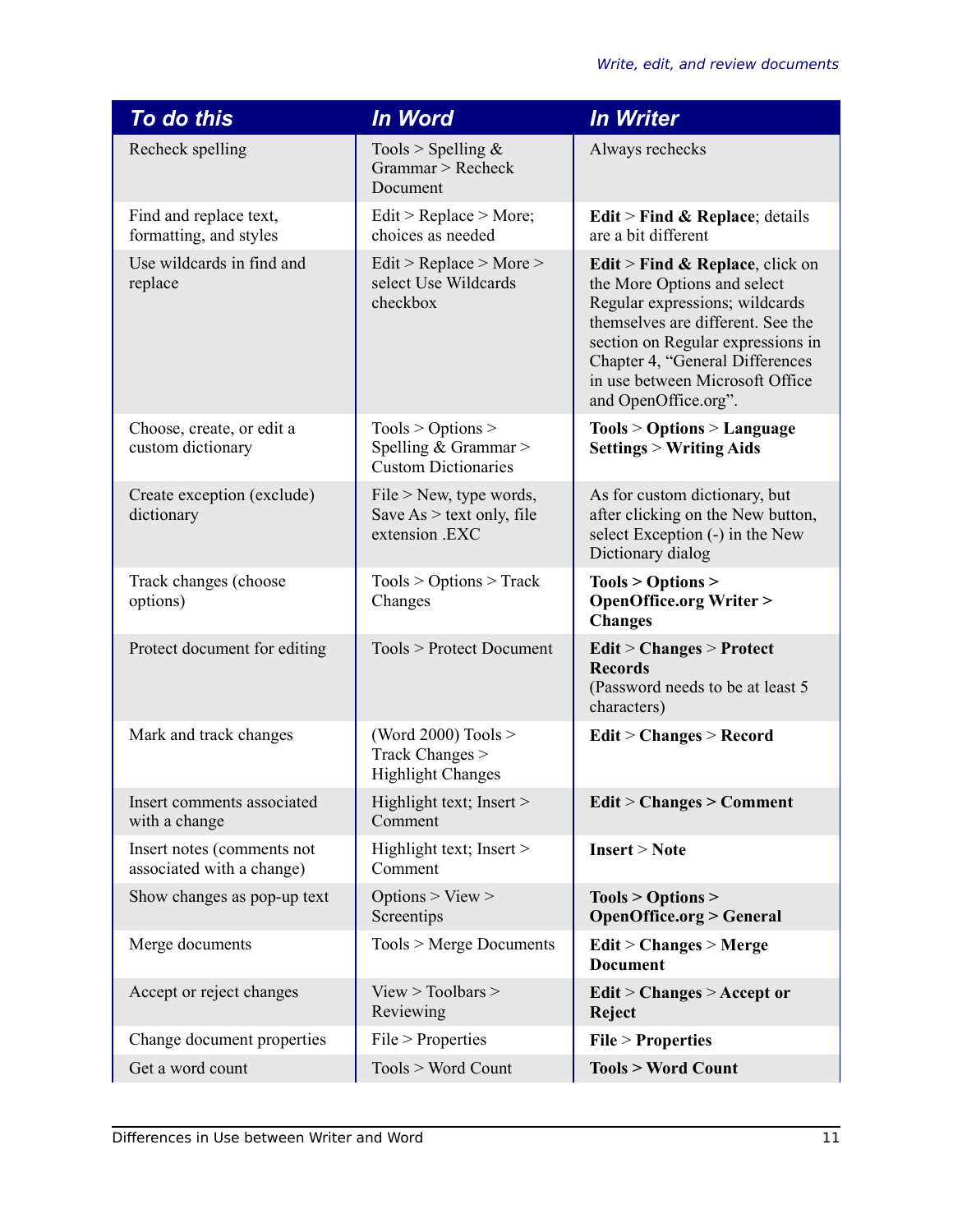| To do this             | <i>In Word</i>                            | <i>In Writer</i>                                                                                                                                                           |
|------------------------|-------------------------------------------|----------------------------------------------------------------------------------------------------------------------------------------------------------------------------|
| Create AutoText entry  | Select text; Insert $>$<br>AutoText > New | <b>Edit</b> > AutoText (or) Control+ $F3$                                                                                                                                  |
| <b>Insert AutoText</b> | Type shortcut and press<br>F <sub>3</sub> | Type shortcut and press $F3$ ; or<br>type Name and press <i>Enter</i> .<br>Writer distinguishes between the<br>"name" and the "shortcut" of an<br>autotext. Word does not. |

AutoText in Writer always ends with a paragraph mark. So for a short in-line shortcut, it is better to use AutoCorrect.

# <span id="page-15-3"></span>**Control page layout**

This section covers such things as margins, headers, and footers.

Writer and Word have somewhat different notions of page layout.

#### <span id="page-15-2"></span>**Word's notion of page layout**

Page layout is a property of the document as a whole. If you change the page layout (for instance, set the document to landscape), it changes for the entire document. You can then arrange for specific sections to have a different layout.

#### <span id="page-15-1"></span>**Writer's notion of page layout**

Page layout is a property of the page style (for example, First Page, Index and Default). If you change the page layout for one page style (for instance, set Default to have a header with page numbers), only that style will be affected.

Using page styles gives Writer some very useful features. For instance, you can define the First Page page style so that, after you have typed the first page, the style switches to Index (or any other style you choose). You can then set Index so that it is followed by Default.

#### <span id="page-15-0"></span>**Comparison for page layout**

*Table 4: Control page layout*

| To do this                                                                | <i>In Word</i>                                              | <i>In Writer</i>                                                                                                                                             |
|---------------------------------------------------------------------------|-------------------------------------------------------------|--------------------------------------------------------------------------------------------------------------------------------------------------------------|
| Define margins                                                            | File > Page Setup > Margins                                 | Format > Page > Page                                                                                                                                         |
| Specify different headers<br>and footers on first, odd,<br>and even pages | File > Page Setup > Layout ><br>Headers and Footers section | Format > Page, select<br>required items<br>Define different page styles for<br>First, Left (even), and Right<br>(odd) pages, using Header and<br>Footer tabs |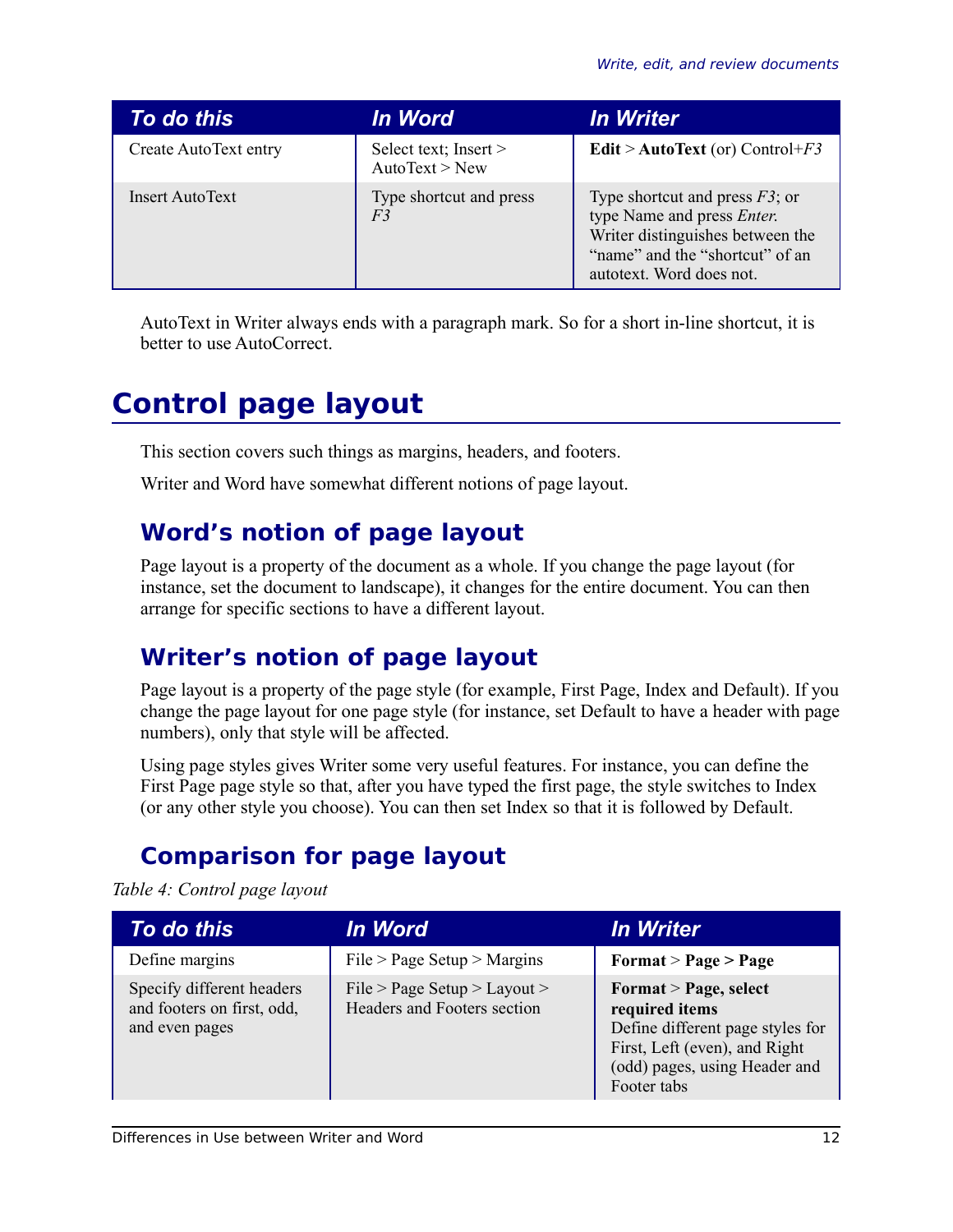| To do this                                                             | <b>In Word</b>                                                                                                                                                  | <b>In Writer</b>                                                                                                                                                                      |
|------------------------------------------------------------------------|-----------------------------------------------------------------------------------------------------------------------------------------------------------------|---------------------------------------------------------------------------------------------------------------------------------------------------------------------------------------|
| Edit headers and footers                                               | View > Headers and Footers,<br>then you can type or insert fields;<br>you can also double-click in<br>existing header or footer regions                         | After you have specified<br>Header and Footer areas for a<br>page, they are always active.<br>Single-click to type or insert<br>fields                                                |
| Change from roman to<br>arabic page numbers in<br>the footer of a page | Insert a section break, deselect<br>"Same as Previous" in the second<br>section, define a new footer with<br>page numbers restarting at 1 in<br>Arabic numerals | Insert a manual page break and<br>apply a different page style                                                                                                                        |
| Use paragraph styles for<br>page layout                                | Can define paragraph styles with<br>offset from left margin, with<br>heading styles aligned left or<br>right                                                    | Can define paragraph styles<br>with offset from left margin,<br>with heading styles aligned<br>left or right                                                                          |
| Use columns for page<br>layout                                         | Insert continuous sections to<br>switch from single to multiple<br>columns on one page                                                                          | <b>Format &gt; Page &gt; Columns</b><br>(or)<br><b>Insert &gt; Section &gt; Columns</b><br>(or) Format $>$ Columns                                                                    |
| Use frames or text boxes<br>for page layout                            | Frames are used in Word 97 but<br>mostly replaced by text boxes in<br>Word2000 and 2002; can be<br>linked to flow text from one to<br>next, as in a newsletter  | <b>Insert</b> > Frame (can link)<br>frames to flow text from one<br>to next, as in a newsletter);<br>"text boxes" are fields, not<br>positioning devices                              |
| Use tables for page layout                                             | Table > Insert > Table (use dialog)<br>to format)                                                                                                               | <b>Insert</b> > Table (use dialog to<br>format)                                                                                                                                       |
| Put portrait headers on<br>landscape pages                             | Use rotated text box linked to<br>header                                                                                                                        | Use rotated text in a frame                                                                                                                                                           |
| Set first page number to<br>greater than 1                             | Insert > Page Numbers > Format                                                                                                                                  | In first paragraph on first<br>page, Format > Paragraph ><br><b>Text Flow &gt; Breaks, select</b><br>Insert and With Page Style,<br>choose the page style, specify<br>the page number |
| View and edit facing<br>pages                                          | File > Print Preview; click Zoom<br>button to enable editing                                                                                                    | File > Page Preview; cannot<br>edit when previewing,                                                                                                                                  |
| Reduce page count by 1                                                 | File > PagePreview, click<br>ShrinkToFit button.                                                                                                                | See<br>http://homepages.paradise.net.<br>nz/hillview/OOo/ShrinkToFit.<br>SXW.                                                                                                         |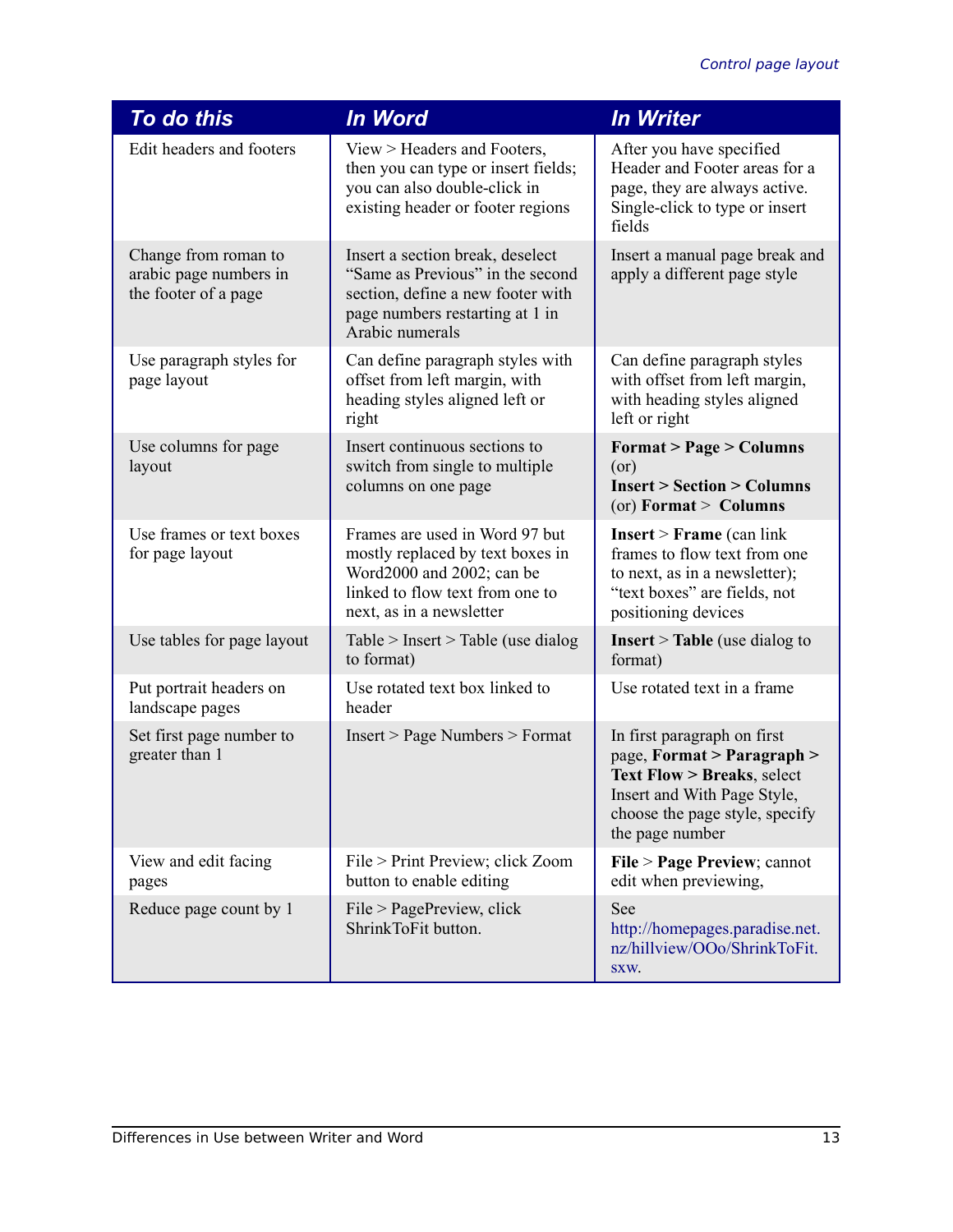# <span id="page-17-0"></span>**Use templates and styles**

#### *Table 5: Use templates and styles*

| To do this                                           | <b>In Word</b>                                                                                       | <b>In Writer</b>                                                                                                                                                                                                    |
|------------------------------------------------------|------------------------------------------------------------------------------------------------------|---------------------------------------------------------------------------------------------------------------------------------------------------------------------------------------------------------------------|
| Find which template is<br>associated with a document | Tools > Templates and Add-<br>1ns                                                                    | File > Properties > General<br>tab.                                                                                                                                                                                 |
| Specify default template                             | "Normal" template is default                                                                         | File > Templates > Organize<br>lets you set any template as<br>default                                                                                                                                              |
| Create a new template                                | File $>$ Save As, set type to<br>Document Template (.DOT)                                            | File > Templates > Save                                                                                                                                                                                             |
| Edit a template                                      | $File > Open$ , choose template                                                                      | File > Templates > Edit                                                                                                                                                                                             |
| Copy styles between<br>templates                     | Tools > Templates and Add-<br>$ins >$ Organizer                                                      | File > Templates > Organize.<br>There, you can copy styles with<br>drag and drop between templates.                                                                                                                 |
| Create a new document<br>from a template             | File $>$ New (opens a list of<br>templates)                                                          | File > New > Templates and<br><b>Documents</b>                                                                                                                                                                      |
| Apply a different template<br>to a document          | Tools > Templates and Add-<br>ins > Attach, select template,<br>Open                                 | Start a new document based on<br>the different template; copy<br>contents of old document into<br>new document.                                                                                                     |
| Apply a style to text                                | (Word 2000) Select from<br>Style List or Style dialog<br>(XP) Can also use task pane.                | <b>Format &gt; Styles and</b><br><b>Formatting</b> (or press <i>F11</i> ),<br>double-click the style in list;<br>after the second use, paragraph<br>styles appear in Apply Style list<br>on the Formatting toolbar. |
| Change a style definition                            | (Word 2000) Format $>$ Style<br>$>$ Modify; (XP) can also<br>select in task pane and click<br>Modify | Select a style in the Styles and<br>Formatting window, right-click,<br>and choose Modify.                                                                                                                           |
| Create a new style                                   | Format $>$ Style $>$ New                                                                             | Right-click in Styles and<br>Formatting window, then click<br>New.                                                                                                                                                  |
| Use outline numbering                                | Format $>$ Style, select style $>$<br>Format > Numbering                                             | <b>Tools &gt; Outline Numbering</b>                                                                                                                                                                                 |
| Drop caps                                            | Format >Drop Cap<br>One character only, can not<br>be part of a style.                               | <b>Format &gt; Paragraph &gt; Drop</b><br>Caps tab<br>Drop caps can be part of a style.<br>Can be $\geq 1$ char or word.                                                                                            |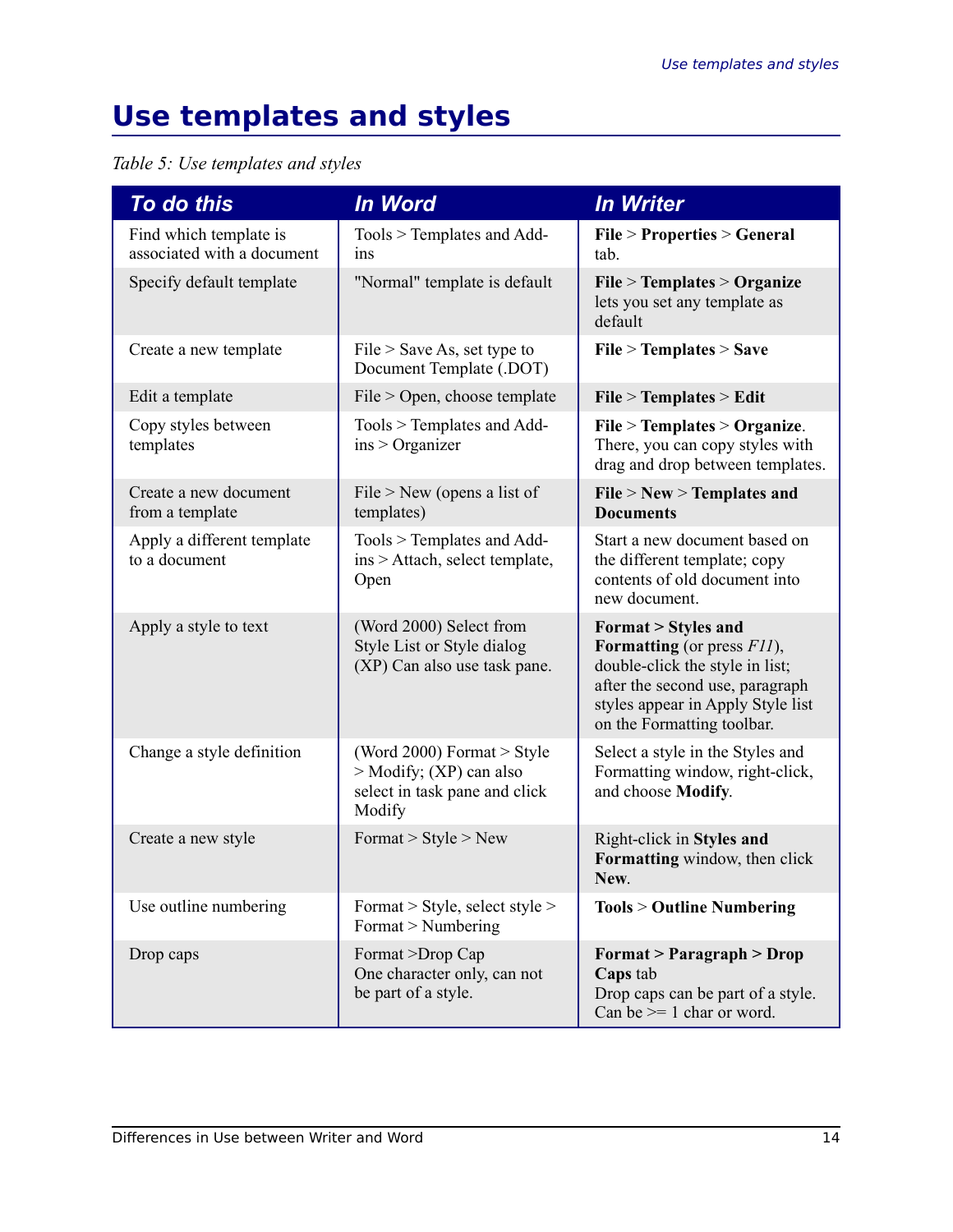### <span id="page-18-2"></span>**Font size**

When a style is based on another style, it is possible to set the font to being a percentage of the font size of the original style. In the font size field simply type the number followed by a percentage sign, for example 120%. This way, changes to the underlying style will be better reflected in this style. To change it back to being an absolute font size type the number followed by the characters "pt", such as 12pt. It is also possible to specify how many points larger or smaller, for example +2pt for 2 points larger, or -2pt for two points smaller.

#### <span id="page-18-1"></span>**Space between paragraphs and page breaks before**

In Writer, some paragraph properties behave differently to the way they behave in Word. Specifically:

- Space before if at the top of a page is ignored.
- *Space between paragraphs*: the greatest of space above and space below for the two paragraphs is applied.
- *Page break before*: if at the top of a page, does not create a blank page.

This makes using styles possible without having to apply direct paragraph formating to fix issues afterwards.

# <span id="page-18-0"></span>**Fields**

For a comparison of fields between Writer and Word, see Chapter 2, "Sharing Files with Microsoft Office Users".

*Table 6: Use of fields*

| To do this                                       | In Word                                                 | <i>In Writer</i>                                                                  |
|--------------------------------------------------|---------------------------------------------------------|-----------------------------------------------------------------------------------|
| Insert a field                                   | Insert > Field<br>(or) $CTRL + F9$ for blank<br>field   | $Insert > Fields$ and choose the<br>requested field.                              |
| Define a number range field                      | $Insert$ > Field, use SEQ<br>(sequence)                 | Insert > Fields > Other ><br>Variables tab, then Number<br>range in the Type area |
| Insert a bookmark                                | Select text; Insert $>$<br><b>Bookmark</b>              | Select text; Insert > Bookmark                                                    |
| Insert a cross-reference to a<br><b>bookmark</b> | $Insert > Cross Reference$ ,<br>choose Bookmark as type | <b>Insert &gt; Cross Reference &gt;</b><br>Bookmark <sup>1</sup>                  |

<span id="page-18-3"></span><sup>1</sup> For macros that aid in working with references see <http://homepages.paradise.net.nz/hillview/OOo/>. For a more detailed discussion on references, see the latest document available from [http://www.openoffice.org/issues/show\\_bug.cgi?id=28058.](http://www.openoffice.org/issues/show_bug.cgi?id=28058)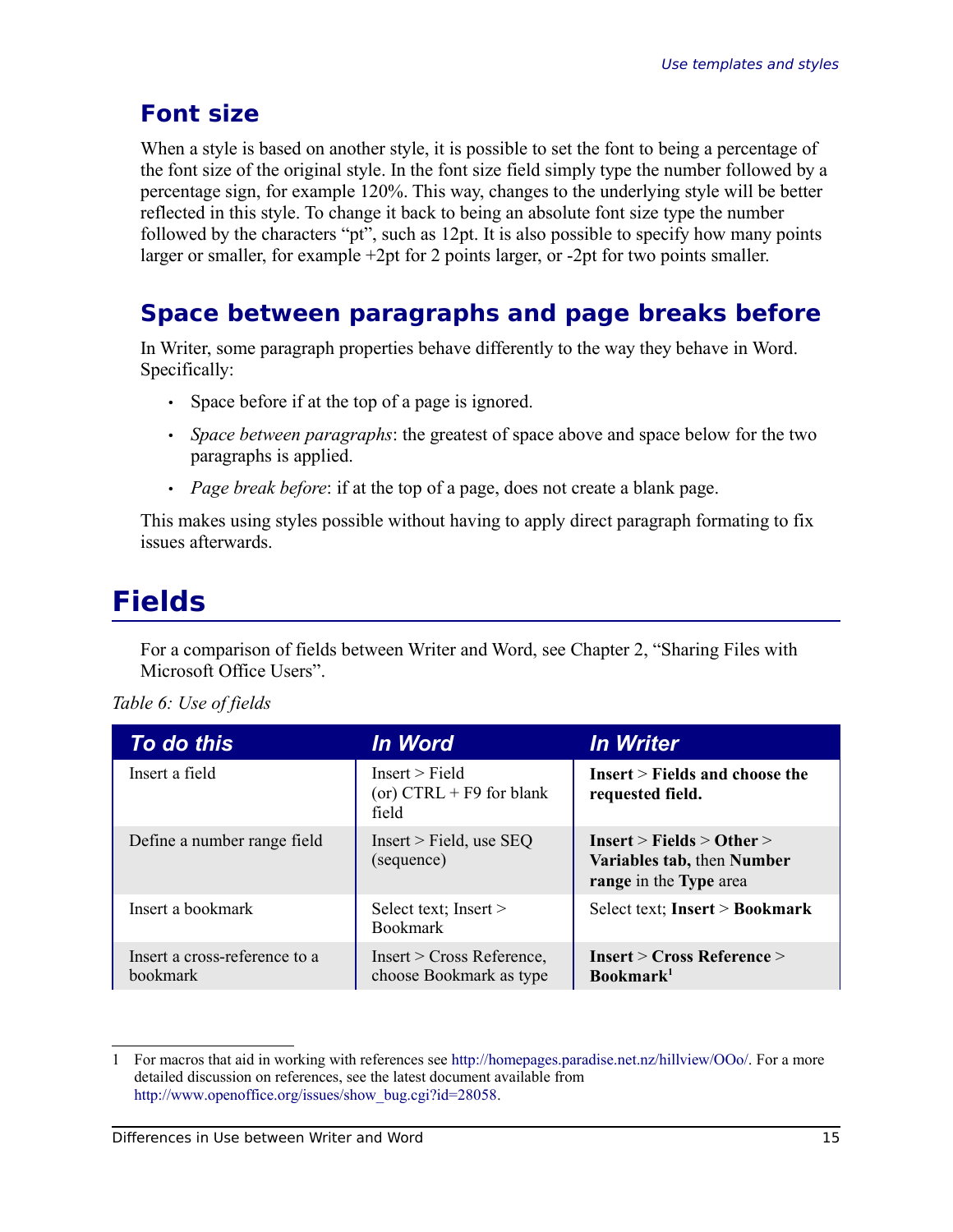| To do this                                       | In Word                                                | <b>In Writer</b>                                                                                                                                                                                        |
|--------------------------------------------------|--------------------------------------------------------|---------------------------------------------------------------------------------------------------------------------------------------------------------------------------------------------------------|
| Insert a cross-reference to a<br>heading         | $Insert > Cross Reference$ ,<br>choose Heading as type | Either bookmark the heading or<br>use Insert > Cross Reference ><br>References $tab > Set$ Reference<br>to mark the heading, then Insert<br>> Cross Reference > References<br>$tab$ > Insert Reference. |
| Insert a cross-reference to a<br>figure or table | Insert > Cross Reference<br>choose type                | <b>Insert &gt; Cross Reference &gt;</b><br>References $tab$ > Insert<br>Reference > Figure (or Table)                                                                                                   |
| Use conditional content                          | Use IF or other fields, or<br>styles (all workarounds) | Insert > Fields > Other ><br><b>Variables</b> (among other ways)                                                                                                                                        |

### <span id="page-19-0"></span>**Work with large or complex documents**

Major differences exist in the use of master documents. The table does not attempt to summarize all these differences.

*Table 7: Work with large or complex documents*

| To do this                                                                | <b>In Word</b>                                                      | <b>In Writer</b>                                                                                                                                                                                                                 |
|---------------------------------------------------------------------------|---------------------------------------------------------------------|----------------------------------------------------------------------------------------------------------------------------------------------------------------------------------------------------------------------------------|
| Create a table of contents, list<br>of figures, or an alphabetic<br>index | $Insert > Index$ and<br>Tables                                      | <b>Insert &gt; Indexes and Tables &gt;</b><br><b>Indexes and Tables</b>                                                                                                                                                          |
| Insert index entries                                                      | $ALT + SHIFT + X$                                                   | <b>Insert &gt; Indexes and Tables &gt;</b><br><b>Entry</b>                                                                                                                                                                       |
| Create a bibliographic<br>database                                        | Need to use other<br>package                                        | <b>Tools &gt; Bibliography Database</b>                                                                                                                                                                                          |
| Insert bibliographic references<br>into text                              | Link to field in database                                           | <b>Insert &gt; Indexes and Tables &gt;</b><br><b>Bibliography Entry</b>                                                                                                                                                          |
| Insert footnotes and endnotes                                             | Insert > Footnote                                                   | Insert > Footnote                                                                                                                                                                                                                |
| Insert other files                                                        | Insert > File, choose<br>Insert or As Link                          | Insert > File                                                                                                                                                                                                                    |
| Cross-reference between<br>documents                                      | Use Includetext fields                                              | Currently have to remember the<br>name of the set reference. Reference<br>will show correctly when in master<br>document. (Or use the<br>OutlineCrossRef3-fr-3 macro<br>available from http://ooomacros.org/<br>user.php#113812. |
| Use master documents                                                      | Some experts do not<br>recommend using Master<br>Documents in Word. | File > Send > Create Master<br><b>Document</b> ; use the <b>Navigator</b> $(F5)$<br>to insert subdocuments.                                                                                                                      |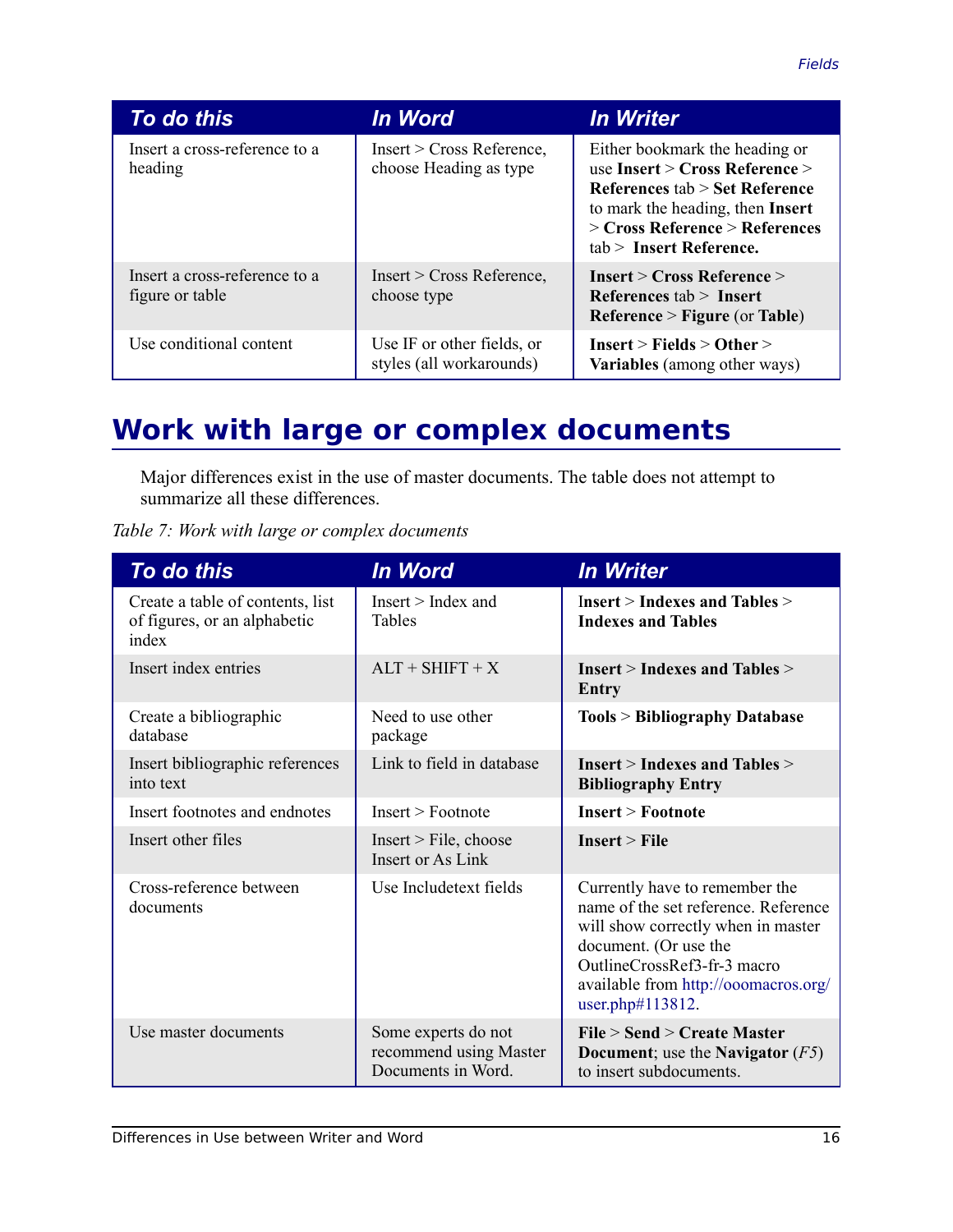# <span id="page-20-0"></span>**Work with graphics**

Most graphics work should be done outside Word or Writer, with the graphic files embedded or linked to the Word or Writer file. However, you can do some simple graphics using the drawing tools in Word or Writer. This table covers the basics.

*Table 8: Work with graphics*

| To do this                                                       | <b>In Word</b>                                                                           | <b>In Writer</b>                                                                                                                                                                                                                                                |
|------------------------------------------------------------------|------------------------------------------------------------------------------------------|-----------------------------------------------------------------------------------------------------------------------------------------------------------------------------------------------------------------------------------------------------------------|
| <b>Create Drawing objects</b>                                    | (Word 2000) View $>$ Toolbars $>$<br>Drawing; $(XP)$ Insert > Picture<br>$>$ New Drawing | <b>Click Show Draw Functions</b><br>icon in the Standard toolbar.                                                                                                                                                                                               |
| Combine graphics objects<br>and drawing objects                  | (Word 2000) Edit > Picture ><br>Reset Picture Boundary; (XP)<br>Use drawing canvas       | Place all objects in a frame                                                                                                                                                                                                                                    |
| Insert graphics files into a<br>text document (embed or<br>link) | $Insert > Picture > From File$ ,<br>choose Insert or As Link                             | Insert > Picture > From File                                                                                                                                                                                                                                    |
| Anchor graphics                                                  | Format > Picture > Layout ><br>Advanced > Picture Position                               | Use icons on the <b>Drawing</b><br><b>Object Properties or Frame</b><br>toolbar (these toolbars replace<br>the Formatting toolbar when a<br>drawing object or frame is<br>selected) or right-click and<br>choose from pop-up menu, or<br>click Format > Picture |
| Wrap text around graphics                                        | Format > Picture (or Object) ><br>Layout                                                 | Use icons on the Frame<br>toolbar, or right-click and<br>choose from pop-up menu, or<br>click Format > Picture ><br>Wrap                                                                                                                                        |
| Crop graphics                                                    | Format > Picture > Crop, (or)<br>click Crop tool on Picture<br>toolbar                   | <b>Format &gt; Picture &gt; Crop</b><br>(No tool for dragging crop<br>area)                                                                                                                                                                                     |
| Create captions for<br>graphics                                  | Select graphic; Insert ><br>Reference > Caption                                          | Select graphic; Insert ><br>Caption                                                                                                                                                                                                                             |
| Annotate graphics                                                | Use drawing objects; group, or<br>place in frame or on drawing<br>canvas (XP)            | Place all objects in a frame                                                                                                                                                                                                                                    |
| Insert watermark                                                 | Format > Background > Printed<br>Watermark $>$ Picture (or Text)<br>Watermark            | $\text{Format} > \text{Page} >$<br><b>Background</b> tab<br>or create drawing object,<br>$Wrap > In$ Background,<br>Anchor $>$ To Page                                                                                                                          |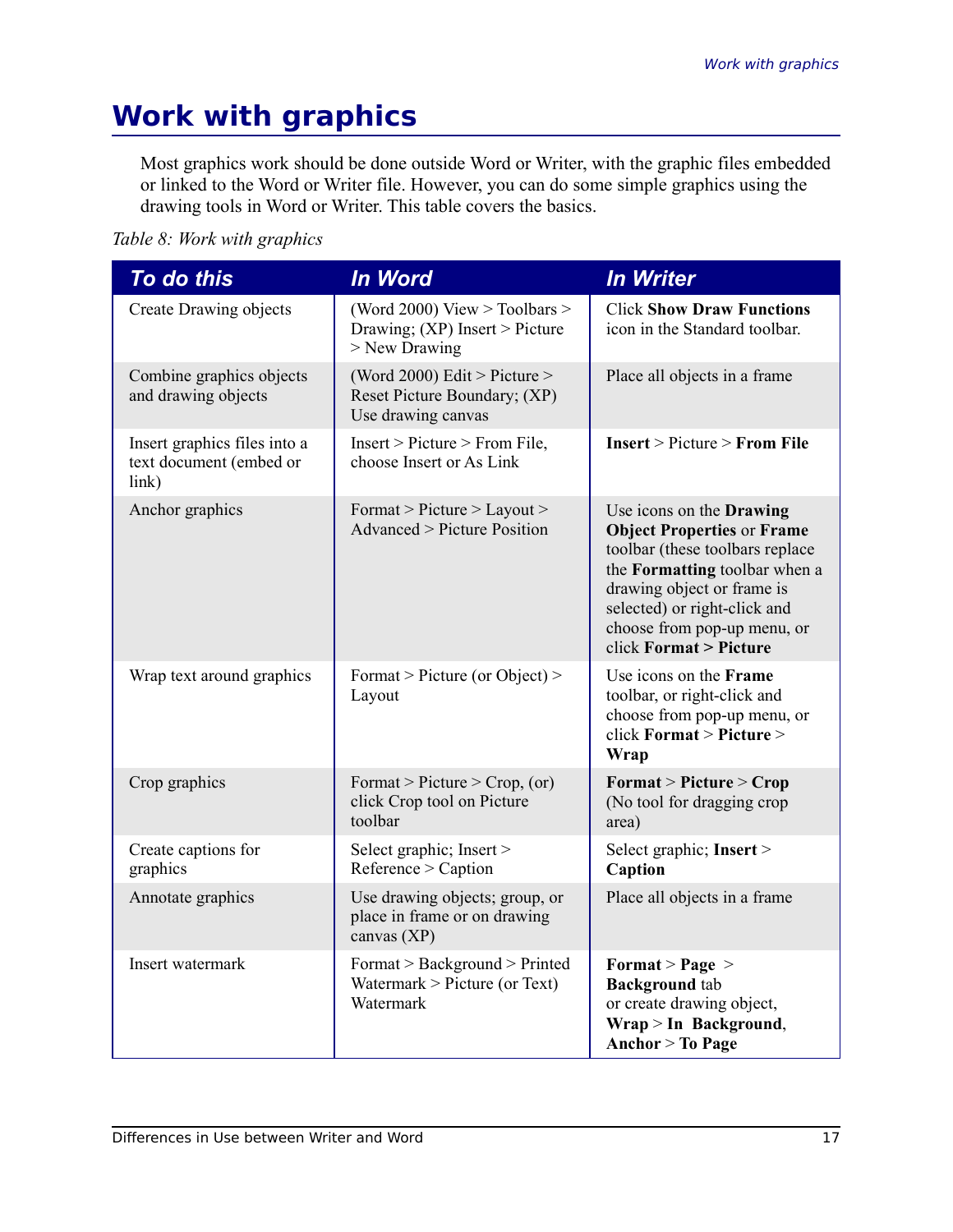### <span id="page-21-6"></span>**Mail Merge**

Mail merging is significantly different in Writer to Word. See Chapter 11, "Using Mail Merge" in the *Writer Guide*.

### <span id="page-21-5"></span>**Envelopes**

#### <span id="page-21-4"></span>**Adding an envelope**

**Insert** > **Envelope**

#### <span id="page-21-3"></span>**Removing an envelope**

- 1) Place the cursor at the beginning of the envelope page.
- 2) If the Styles and Formatting window is not open, press *F11* or use **Format** > **Styles and Formatting** to display it.
- 3) Change to the Page Styles option. It is the fourth icon from the left.
- 4) Double-click on **Default**.
- 5) Remove the remaining elements that make up the envelope.

### <span id="page-21-2"></span>**Page styles**

#### <span id="page-21-1"></span>**Modify a page style**

In Writer all pages have a page style. To modify the page style of the page where the cursor is positioned, use **Format > Page**.

**Caution** As the page style is being changed, all pages with this style will be changed as well.

#### <span id="page-21-0"></span>**Create a style**

To create a new page style:

- 1) If the Styles and Formatting window is not currently displayed, press *F11* to display it.
- 2) Click **Page Styles** in the Styles and Formatting window (fourth icon from left)*.*
- 3) Right-click in a free area of the Styles and Formatting window > **New**.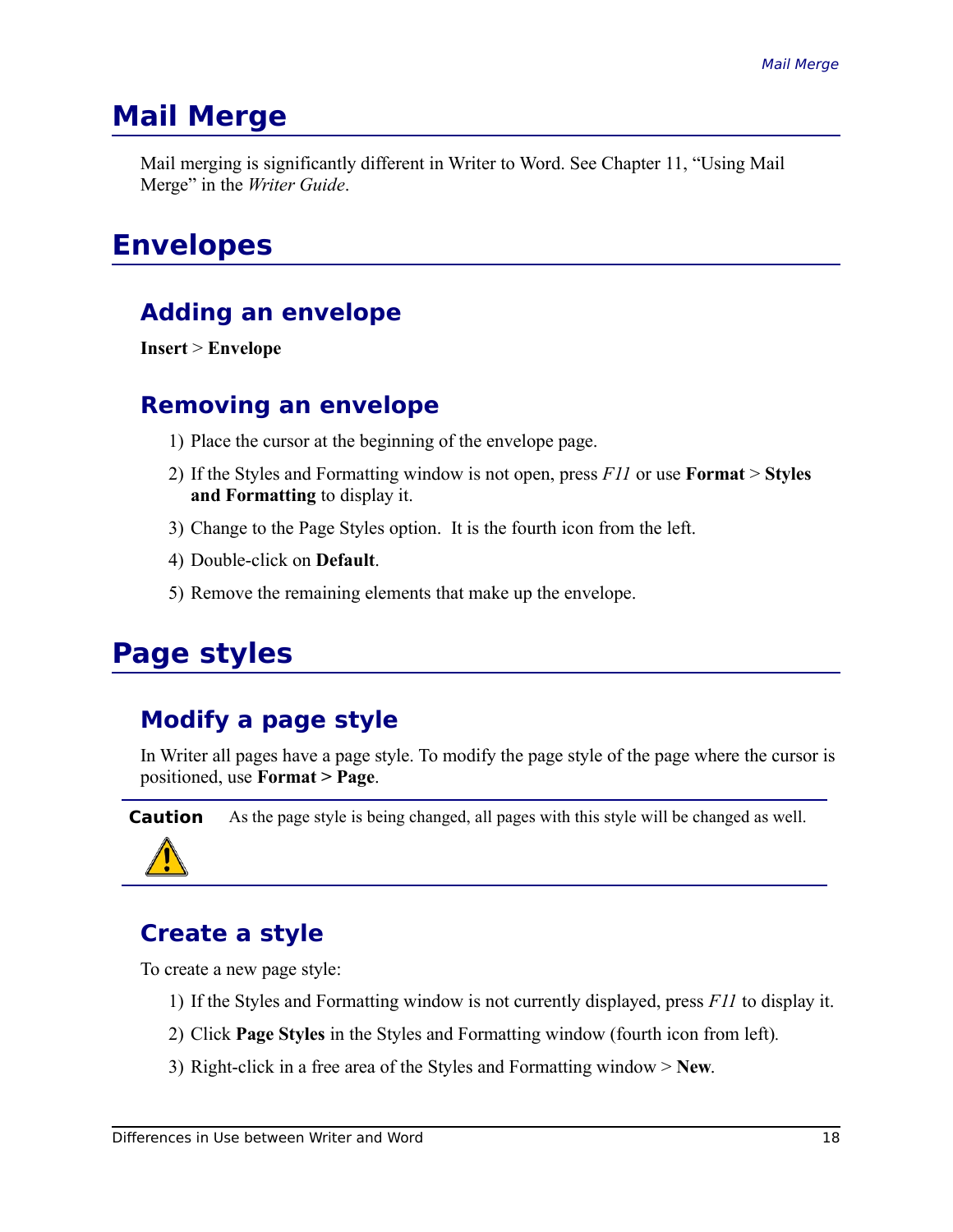### <span id="page-22-0"></span>**The Page Style dialog**

Click **Format > Page**. The **Page Style** window opens**.**

#### **Organizer tab**

*Name*: Nothing tricky here, simply a name to help the user remember what the settings are for.

*Next style*: This setting specifies what page style to use at the next page break (manual or automatic) for any page that has this page style. Set it to a different page style when the page style is only for one page (such as the first page of each chapter), otherwise this should be the same as Name to keep the same page style for the following pages.

#### **Page tab**

*Paper format* : *Format* is the paper size, the other settings have the same names in Word (on the paper size tab of page setup).

*Margin* : Same as for Word. Each setting represents the distance from the edge of the page, but see ["Header and footer tabs"](#page-22-1) as the location of headers and footers relative to the margins is different.

*Layout settings*: *Page layout* is for specifying whether the page style is mirrored (used for left and right pages). There are more options here than in Word, but there is not a different first page option, that is because it is handled by the Next style setting as mentioned above in Organizer tab. *Format* refers to the format of page numbers. *Register true* is to make the text line up better at the top of the page (see help for more details).

#### **Background tab**

For specifying a background color or graphic (watermark). (An alternative to this with more flexibility is to create a drawing object, then use **Arrange** > **To Background, Anchor** > **To Page**.)

#### <span id="page-22-1"></span>**Header and footer tabs**

Headers and footers are printed between the margins of the page rather than in the top or bottom margins as they are in Word. Another way of saying this is that for the top of a page the area between the edge of the page and the top margin is always blank, next is the header, and after the header, the main text area for the page.

*Height: AutoFit height* allows the header or footer to grow and shrink depending on their contents.

*Spacing* specifies the distance between the header/footer and the main text area on the page. *Dynamic spacing* allows the header/footer to expand into the area between the header/footer and the main text area.

The left and right margins are indenting from the margins of the page and cannot have negative values.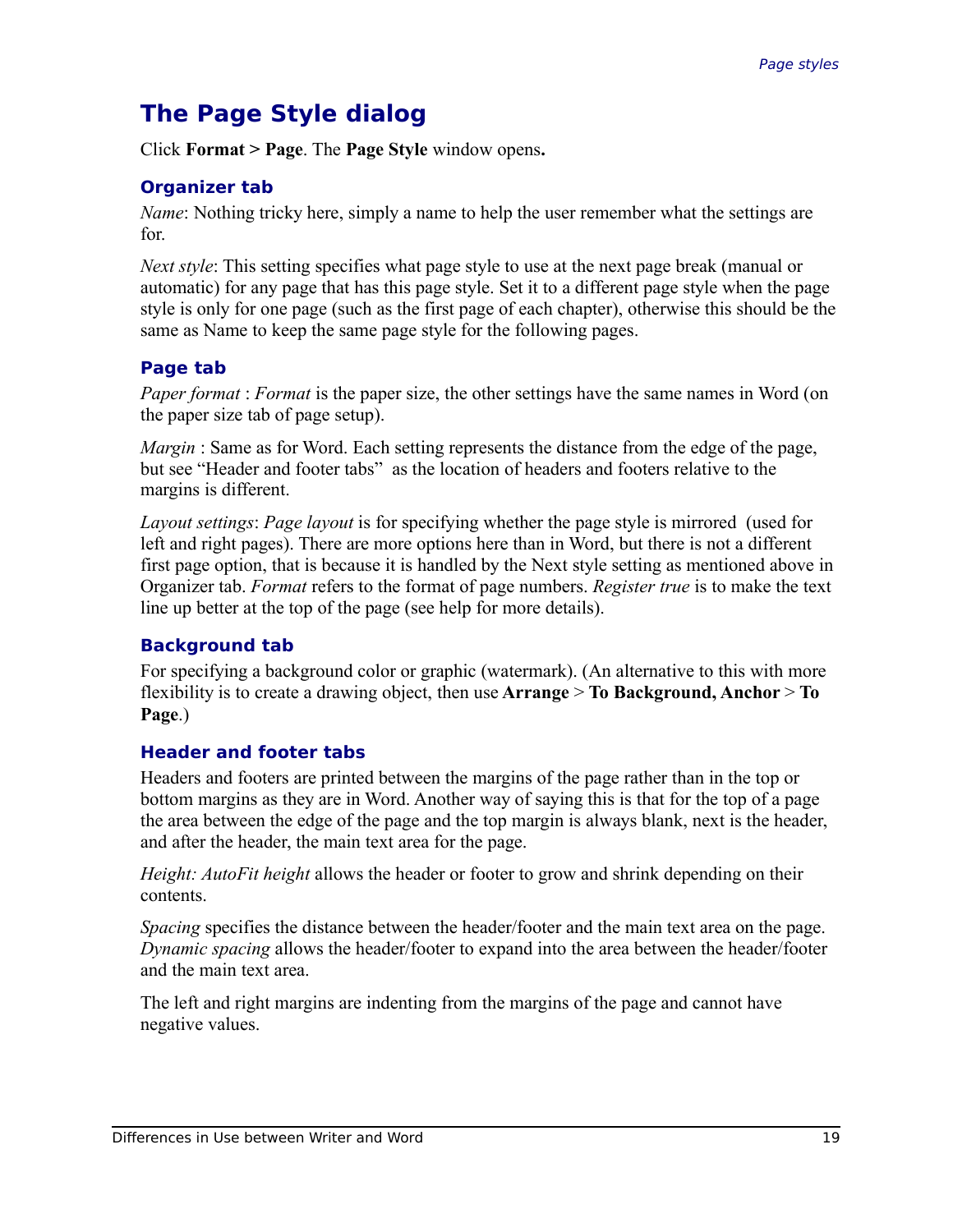The **More** button is for specifying borders and backgrounds for the header/footer area. In some versions of Word this approach was used to create a watermark. Since it is possible to have graphics in the background of the main document, this is not the required way of having a watermark in Writer.

#### **Borders, columns and footnote tabs**

These tabs are for specifying the borders (lines around the outside), number and widths of newspaper style columns and defining the area for footnotes (if any) for the page style.

### <span id="page-23-2"></span>**Page breaks and page numbering**

#### <span id="page-23-1"></span>**Changing the style used for a page and changing the numbering sequence**

To insert a page break and change page style or page numbering, method 1:

- 1) Press *Control+Enter.*
- 2) Cursor will be in the first paragraph of the new page.
- 3) **Format > Paragraph** > **Text Flow** tab.
- 4) Breaks will be enabled.
- 5) Select **With Page style**, specify the page style to use and specify the page number to start from.

To insert a page break and change page style or page numbering, method 2:

- 1) **Insert > Manual Break**
- 2) By default it will specify Page breaks.
- 3) Choose the page style in the **Page style** list.
- 4) Select **Change page number.**
- 5) Enter the new starting page number.

#### <span id="page-23-0"></span>**To insert page numbering**

- 1) Define a page style with header or footer turned on.
- 2) Position the cursor in the header or footer (use the mouse or the shortcut keys *Control+PageUp* for Header or *Control+PageDown* for footer).
- 3) Optionally type: **Page <space>**.
- 4) **Insert > Fields > Page Number**.
- 5) Optionally type <**space> of <space>**, then click **Insert > Fields > Page Count**.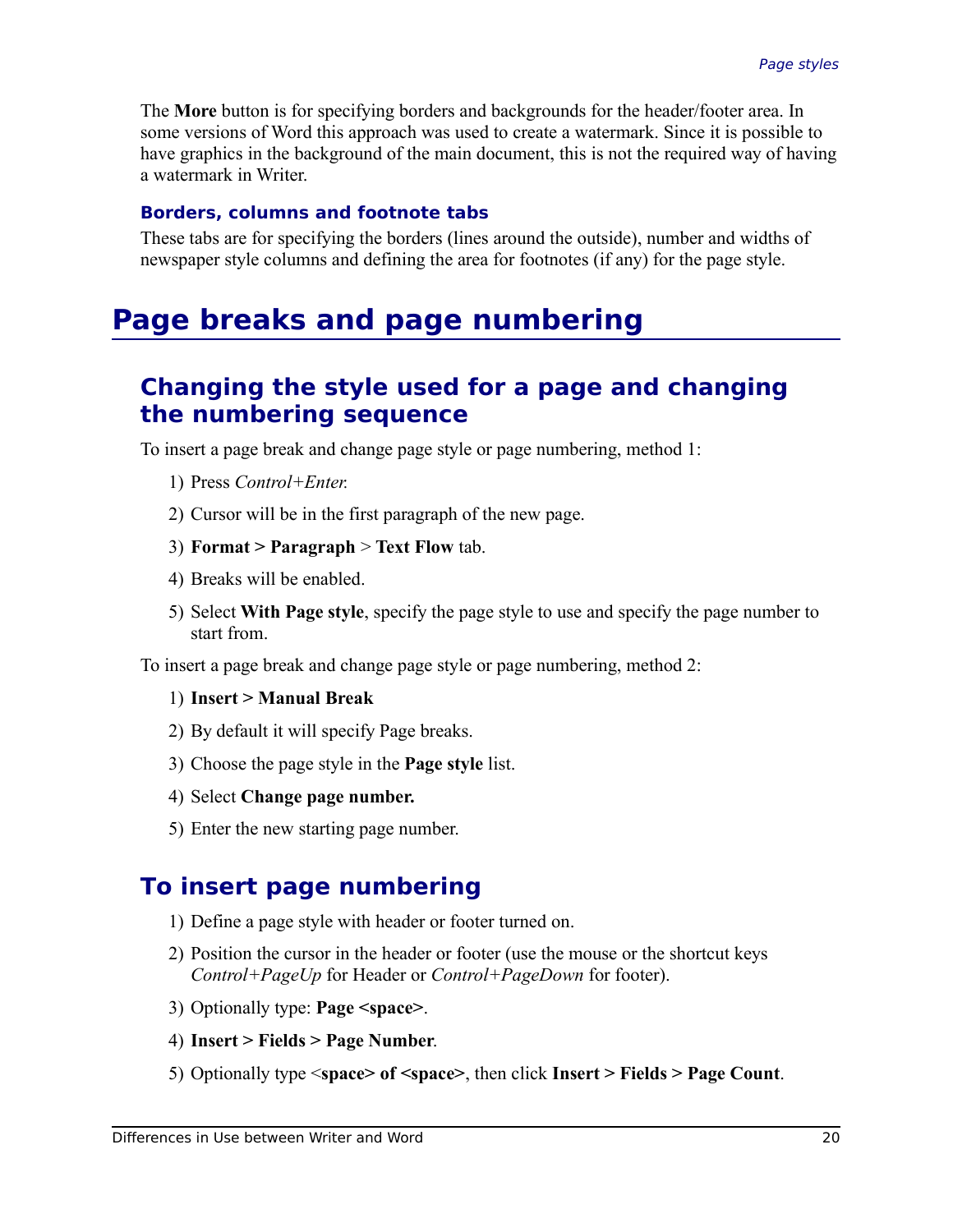To insert a field that calculates a different page count (for example, when you have a title page but want to have the remaining pages say page 1 of 2 (instead of page 1 of 3 ):

- 1) Press *F2* to display the text formula bar*.*
- 2) Type  $=$ **page**  $-1$ *.*
- 3) Press *Enter*.

**Note** Unfortunately this field does not automatically update, so press *F9* to update it before printing.

#### <span id="page-24-1"></span>**Page numbers on portrait and landscape pages in the same place and orientation**

- 1) Create a style for landscape pages. Set the margins for the landscape style such that they correspond with the portrait style when rotated (top = left, bottom = right, left = bottom and right = top). For page numbering on left, turn on headers; on right  $$ footers. Select **Use dynamic spacing**.
- 2) Create a style for the landscape header or footer based on the style for the portrait header or footer. (In the **Styles and Formatting** window, select the style that is used for the portrait header or footer > right-click *> New.*) Change the font position to 270° . If the page numbering is on the bottom choose left alignment, for the top choose right.
- 3) Insert the page break and choose the page style just created (see above); do not change the numbering.
- 4) In the relevant header/footer (as per step 1) insert the page number field.

### <span id="page-24-0"></span>**Conditional text**

In Word the only way to have conditional text is with the "if" field<sup>[2](#page-24-2)</sup>. The equivalent in Writer is the field "Conditional text".

To insert a conditional field in Writer: **Insert > Fields > Other > Functions > Conditional text** or *Control+F2* **> Functions > Conditional text.**

There is also a field "Hidden text" that hides the text when the condition is true.

Working with the relevant fields for conditional text, both in Word and in Writer, means that only small amounts of text can be conditional. However, there are times when having whole paragraphs or sections of text be conditionally hidden is very convenient. Some examples:

A test so that the same document can be used for the test itself and for the model answers.

Technical documents where the same document with variations can be used for similar models of equipment.

<span id="page-24-2"></span><sup>2</sup> To the best of the Author's knowledge.